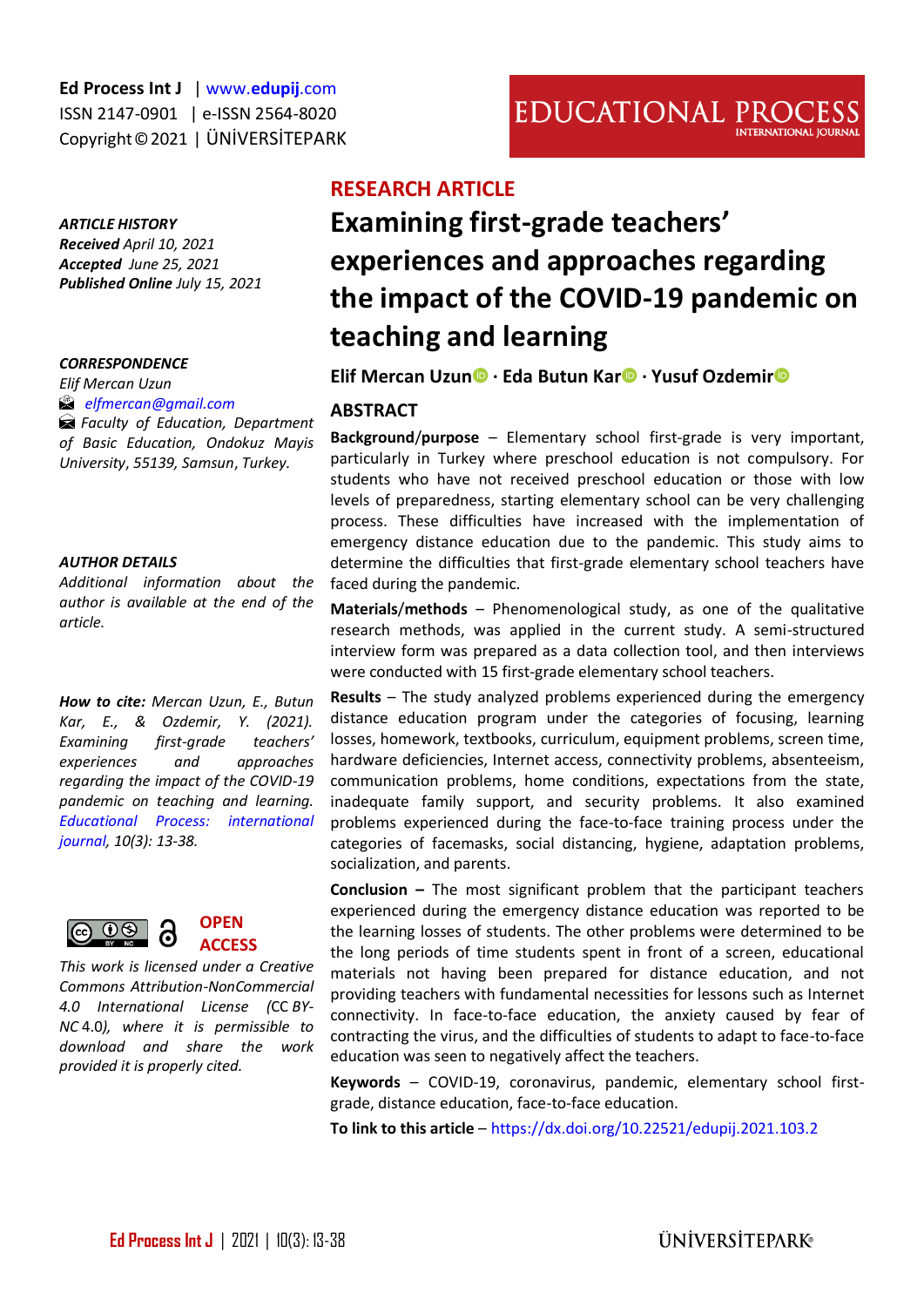#### **1. INTRODUCTION**

As has been well-established, the COVID-19 pandemic, which started in late 2019, still profoundly affects much of daily life worldwide. Although the measures introduced to prevent the spread of the virus have varied from country to country, practices such as social distancing being made compulsory and the use of facemasks, restricting travel arrangements, applying curfews, and isolating individuals with COVID-related health issues as well as those with whom they have been in contact with, are still prominent even today. In addition, the closing of institutions where social distancing rules would be difficult to adhere to or manage/enforce, and where individuals are likely to frequently be in close contact with others has become one of the main topics of conversation; and with schools, as well as many workplaces, forced to remain closed, and with face-to-face education suspended almost across the board. In more than 190 countries, more than 1.57 billion students have been affected by school closures, whilst in Turkey, this number equates to about 25 million students (Alper, 2020; United Nations Children's Emergency Fund, 2020; United Nations Educational, Scientific and Cultural Organization, 2020).

In Turkey, on March 13, 2020, a formal suspension of face-to-face education in schools was announced. In the first stage, the Turkish Ministry of National Education (MoNE) announced that remedial training would be conducted over the Internet using the national Education Information Network (known as the EBA), and also through the TRT (Turkish Radio and Television Corporation) channels on national television. On March 23, 2020, students in Turkey started receiving distance education by watching lecture videos that followed the national curriculum according to their grade level on both EBA's website and TRT EBA TV (Milli Eğitim Bakanlığı [Turkish Ministry of National Education], 2021).

Distance education is a form of institution-based formal education wherein the connection of students, teachers, and resources is ensured through interactive communication systems (Schlosser & Simonson, 2009). There are four basic components mentioned in the definition of distance education: that it is institution-based, that the teacher and students are in physically separate locations, that interactive communication tools are employed, and that the connection between students, teachers, and digital resources (Schlosser & Simonson, 2009) are ensured. Simonson et al. (2011) pointed to interaction being a significant part of distance education, just as in face-to-face education. Interaction may be as part of synchronous lessons, where students and their teachers all participate in the lesson at the same time, as well as in asynchronous lessons where students attend the lesson at their convenience (Demir, 2014). In Turkey, the MoNE applied the asynchronous distance education teaching and learning model shortly after the outbreak of the pandemic. However, in the asynchronous model, interaction between students and teachers is not synchronous (Bahçekapılı, 2015), and serious limitations to this model have been reported in terms of the amount and quality of interaction (Midkiff & Dasiva, 2000).

Due to the continuation of the pandemic, the new academic year (2020-2021) also started off according to the distance education model. An additional program of education was implemented between August 31 and September 18, 2020, aimed at addressing learning deficiencies that may conceivably accrued during the previous interrupted semester and which may have detrimentally affected the students' readiness to move up to the next grade. In Turkey, the first group to restart face-to-face learning during the pandemic period was for preschool and elementary school first-grade students. On September 21, 2020, preschool students and elementary school first-graders recommenced face-to-face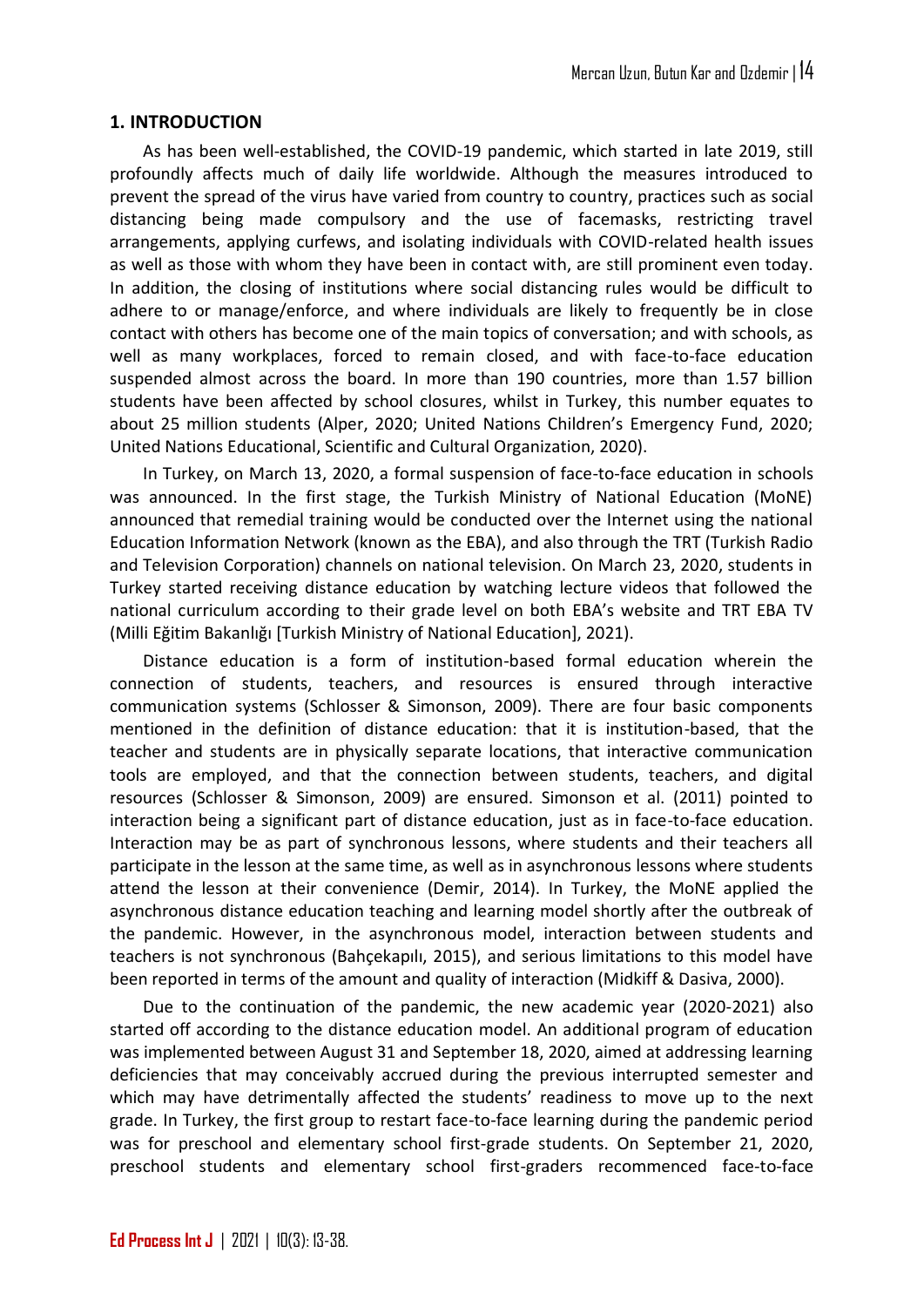education, with the students in these classes divided into groups according to social distancing protocols for just 1 day's attendance during the first week. In the second week of face-to-face education, where participation incidentally was not made compulsory, the duration of the students' education was increased to 2 days, but limited to 5 course hours per day (Milli Eğitim Bakanlığı Turkish Ministry of National Education), 2021). As children always need time to adapt to their new environment when starting school, the first week was reserved exclusively for the adaptation of new students to school.

When first starting school, the people that children encounter, the environment, and the things they are expected to do are all very different, although they are expected to overcome these various issues in time. The degree of harmony amongst the cognitive, affective, social, physical characteristics, and learning needs of children, and the qualities required from the learning environment determines the child's ability to adapt to school life (Spencer, 1999). Studies have shown strong links between children's adaptation to school and their academic achievement, their socioeconomic status in their future lives, dropping out from education, class repetition, attendance, attitudes toward learning, and academic motivation (Murray et al., 2008; Spencer, 1999; van den Oord & van Rossem, 2002). Adaptation to school, which has a considerable influence on children's future lives, can be affected by many different factors; the first of these being factors related to their family situation, which can directly or indirectly affect the child's adaptation to school. These factors include the overdependence of the child on the mother, excessive expectations of the family regarding the child's starting school, pregnancy of the mother, death of a family member, family-related problems, the socioeconomic and sociocultural level of the family, neglect or abuse of the child, parental attitudes, family structure, school-family relations, and families not adequately preparing their children for school (Akçinar, 2013; Gülay Ogelman & Erten Sarıkaya, 2013; Perry & Weinstein, 1998; Spencer et al., 2001).

Another important factor in the child's adaptation to school is the relationship with their teacher (Baker, 2006; Birch & Ladd, 1997; Hamre & Pianta, 2001; Ladd, 1990). An approachable teacher who stays in contact with the children in their care can help support the children's adaptation to school. Children who have good relationships with their teachers build trust with them and adapt more easily to the school environment. However, problems or lack of communication between a teacher and a child may cause the child to feel lonely at school, to have negative feelings towards the school, and to want to stay away from school (Birch & Ladd, 1997). In addition to the relationship between teacher and child, one other significant factor affecting a child's adaptation to school is the relationships they have with their peers (Birch & Ladd, 1997; Buhs, 2005; Gülay, 2011; Gülay Ogelman & Erten Sarıkaya, 2013; Ladd, 1990; Ladd et al., 1997; Wentzel & Caldwell, 1997). It is easier for children to adapt to school where they enjoy good relations with their peers, and who are readily accepted by their peers. During their school years, children spend much of their time with their peers; hence, children who are unable to establish healthy peer relationships are liable to be left alone at school, experience anxiety level increases, or they are excluded from the "crowd." It may be said that children with positive friendships are more social, and can therefore readily adapt to new situations more easily. In a study by Ladd (1990), it was stated that adapting to school involves not only meeting academic demands, but also making friends. Guay et al. (1999) stated that children who experience problems with their peer relationships might also experience attention-related problems or exhibit destructive or inappropriate behaviors in the classroom. During the pandemic, inevitably, the relationships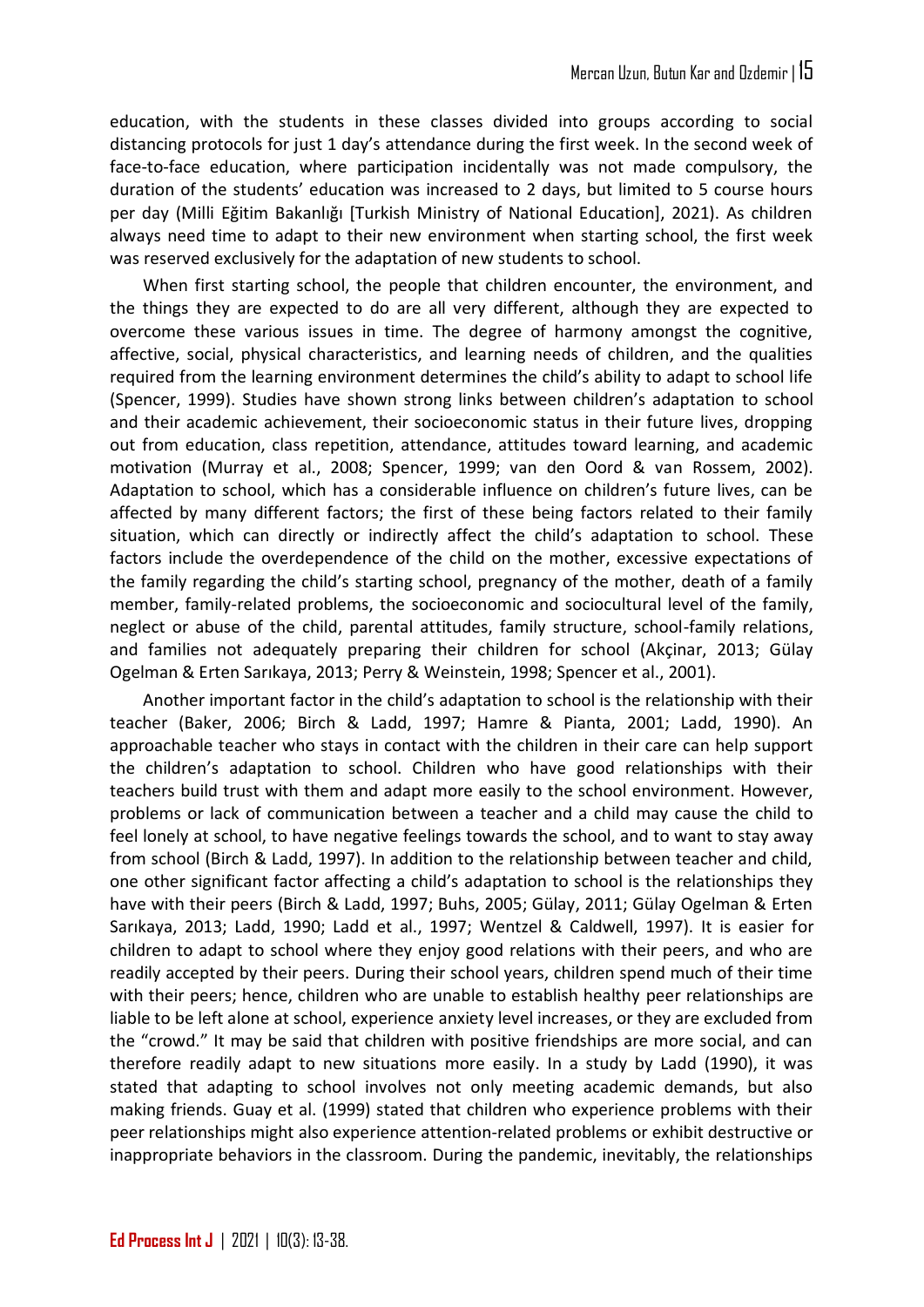that children established with their peers and teachers were far removed from what was considered "normal" during face-to-face education.

As of September 28, 2020, elementary school first-grade students increased their faceto-face education up to 2 days per week. Overall, the students received three Turkish lessons 2 days a week, one Mathematics lesson 2 days a week, and one Life Science lesson 2 days a week, totaling five lessons per day, with non-face-to-face lessons conducted through the national distance education system which offered live classroom activities via EBA TV and the EBA portal (Milli Eğitim Bakanlığı [Turkish Ministry of National Education], 2021).

However, on November 20, 2020, all school grade levels reverted back to emergency distance education (Milli Eğitim Bakanlığı [Turkish Ministry of National Education], 2021) due to a resurgence of virus cases. In addition to the asynchronous lessons offered via EBA TV, teachers started to also provide online synchronous lessons via the EBA portal. During synchronous distance education, while both the teachers and students can enter the system and undertake lessons at the same time, both must have an adequate working Internet connection and some suitable form of Internet-connected hardware such as a desktop, laptop, or tablet computer, or access to a smartphone.

The changes seen in the practices of distance education in Turkey since the 1950s has largely been influenced by the technological developments of the age. Initially, distance education was offered on a correspondence basis, whilst in 1996 the concept of computerbased distance education was being mentioned (Bozkurt, 2017). After the second round of elementary school closures in Turkey due to COVID-19, both synchronous and asynchronous learning models began to be applied together. During the pandemic, the transition to emergency distance education has had a significant impact on the lives of many students, as well as their teachers and also their parents.

When academic studies conducted during the pandemic period are examined, it can be seen that the focus has largely been on evaluating the effects of the pandemic on the parent-child relationship (e.g., Uzun et al., 2021), child maltreatment (e.g., Baron et al., 2020; Griffith, 2020; Lawson et al., 2020), and the mental health of children (e.g., Glynn et al., 2021). Studies on distance education during the pandemic have generally been carried out within the framework of the opinions of branch teachers or university students on distance education (e.g., Bayburtlu, 2020; Doghonadze et al., 2020; Yılmaz İnce et al., 2020). The pandemic has affected the educational lives of learners of all ages, but especially those facing a critical period in their educational life such as the first-grade of elementary school. Even under what would be considered normal educational conditions, orientation studies are conducted in order to adapt first-grade students to school life; with these new students starting earlier than the existing grades, and through adaptation programs being conducted. During the pandemic period, students had no time real time or opportunity to adapt to school life, meet their teachers, make peer friends, or to adapt to the required school study discipline. The children had to conduct an educational process that was alien to them in front of a screen with a group of people that they most probably did not know, to learn how to socialize through the screen, and to try to understand the rules and expectations of them as students.

Additionally, the teachers were also expected to efficiently manage their communications with their students (both ways), and also in terms of student-student peer communication, to ensure students followed the fundamental rules of lessons, and to establish communication with the new students' parents, the support of whom the teachers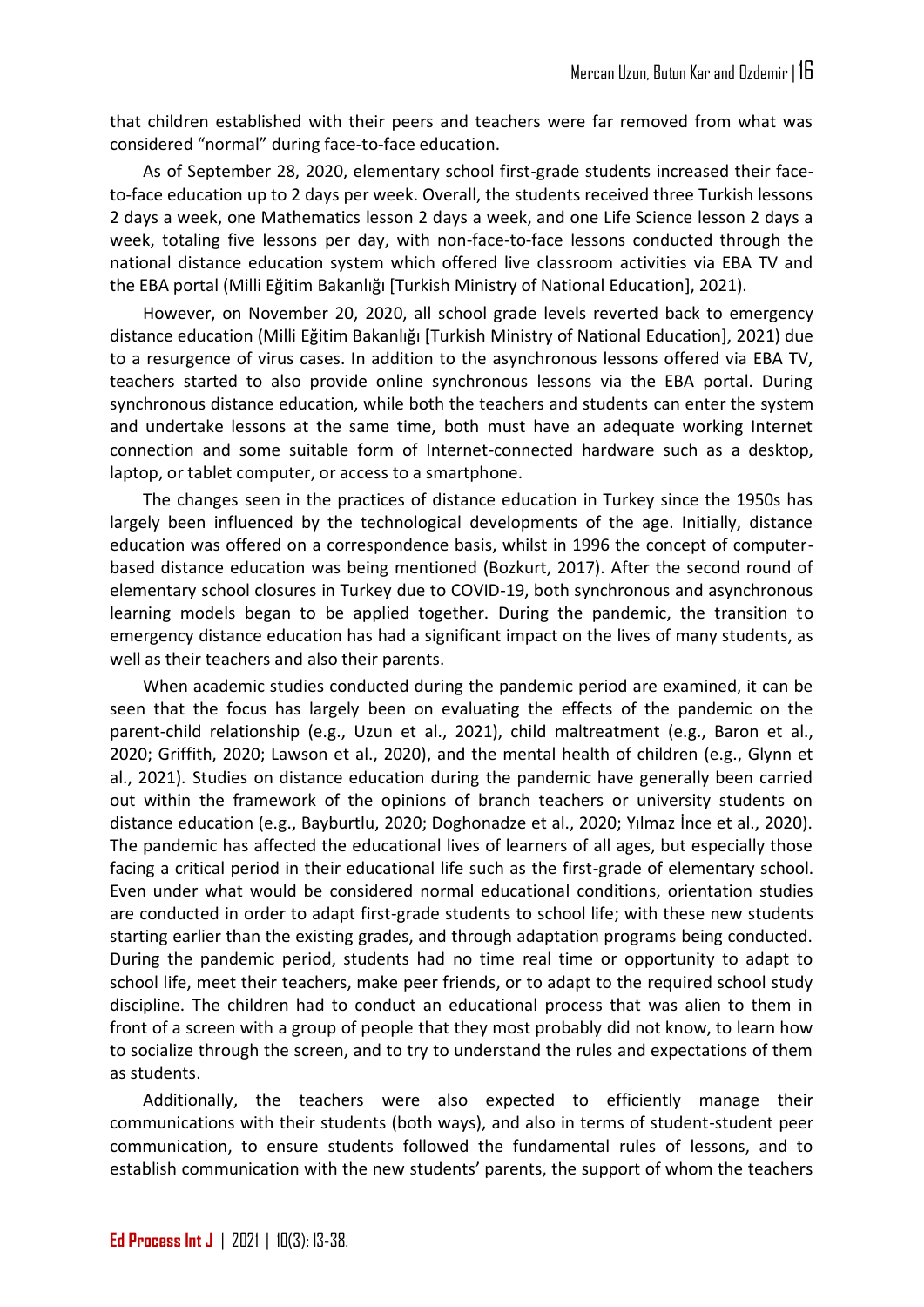needed throughout this process more so than in normal times with face-to-face teaching. For this reason, the first-grade students and their teachers were seen as experiencing a greater level of problems in comparison to those at the other grades. It is thought that, while first-grade students may not possess many of the fundamental skills such as knowing how to write, students' implementation of directives, following the homework, and teachers' effort to impart all of these skills to their students via emergency distance education are believed to have been the cause of various deficiencies during the pandemic. As such, it is known that learning losses for the first grade during this period have continued into the next grade, and that the gap between peers appears to constantly increase (Akçinar, 2013; Gülay Ogelman & Erten Sarıkaya, 2013; Perry & Weinstein, 1998; Spencer et al., 2001; Stanovich, 2009). It was therefore considered essential to reveal the types of problems that first-grade elementary school teachers experience due to their importance in guiding the future efforts to address these issues, and to ensure that both teachers and students are better able to pass through this critical period considering the current conditions of the pandemic.

To this aim, the current study aimed to determine the difficulties of first-grade elementary school teachers during the pandemic period, and to seek answers to the following research questions:

- What difficulties have first-grade elementary school teachers experienced during the emergency distance education period of the pandemic?
- What difficulties have first-grade elementary school teachers experienced during the face-to-face education period of the pandemic?

# **2. METHODOLOGY**

## **2.1. Research design**

This study, which aims to reveal the experiences of elementary school first-grade teachers during the pandemic period, was designed as a phenomenological study in order to focus on how the individuals made sense of their experiences (Patton, 2014). The phenomenon discussed in the current study relates to the experiences of Turkish elementary school first-grade teachers during the COVID-19 pandemic. The focus of the study centers on the participants' experiences of the identified phenomenon.

## **2.2. Study group**

The study group of the research comprises first-grade teachers who worked in one of the metropolitan cities of Turkey's Black Sea Region during the 2019-2020 and 2020-2021 academic years. Maximum diversity sampling, a known purposeful sampling method, was used to determine the study group in order to determine whether or not similarities or differences existed in terms of the elementary school first-grade teachers' experiences in the educational process during the pandemic, according to their different characteristics (Yıldırım & Şimşek, 2016). Attention was paid to participants with differences in terms of variables such as their professional seniority (as in number of years served), the type of school at which they worked, and the number of students they taught. In this way, through diversity, the experiences of participants with different characteristics regarding distance education were deemed to be best evaluated. As study groups in phenomenological research should ideally consist of between three and 15 participants, the current study was conducted with 15 elementary school first-grade teachers (Creswell, 2013). In the study,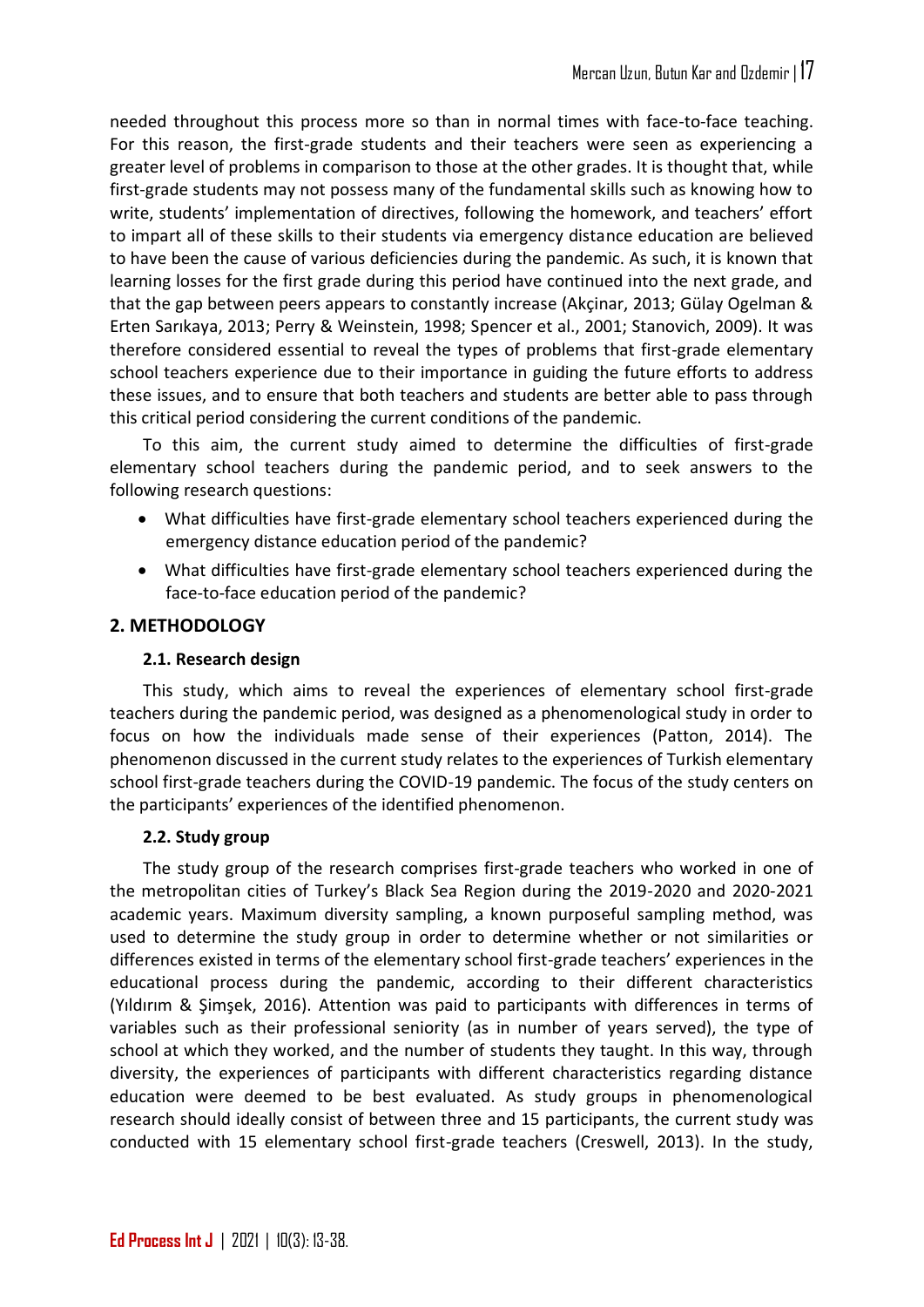code names (pseudonyms) were given to the participants so as to ensure the anonymity of the study group members.

|    | Pseudonym | Gender | Professional      | School type | <b>Students</b> |
|----|-----------|--------|-------------------|-------------|-----------------|
|    |           |        | seniority (years) |             | (#)             |
| 1  | Lale      | Female | 12                | Elementary  | 24              |
| 2  | Zehra     | Female | 8                 | Elementary  | 21              |
| 3  | Hatice    | Female | 13                | Elementary  | 28              |
| 4  | Ülkü      | Female | 21                | Elementary  | 38              |
| 5  | Ayşegül   | Female | 19                | Elementary  | 41              |
| 6  | Mehmet    | Male   | 7                 | Elementary  | 19              |
| 7  | Ömer      | Male   | 23                | Elementary  | 36              |
| 8  | Sevinc    | Female | 18                | Elementary  | 29              |
| 9  | Türkan    | Female | 16                | Elementary  | 32              |
| 10 | Turgay    | Male   | 20                | Elementary  | 33              |
| 11 | Gökhan    | Male   | 15                | Elementary  | 29              |
| 12 | Öznur     | Female | 11                | Elementary  | 18              |
| 13 | Demet     | Female | 10                | Elementary  | 22              |
| 14 | Ahmet     | Male   | 18                | Elementary  | 36              |
| 15 | Sevim     | Female | 22                | Elementary  | 34              |

**Table 1.** Participant teachers' demographic information

When Table 1 is examined, it can be seen that 10 of the participants are female and five are male. The seniority of the participants varied between 7 and 23 years' service. All of the teachers worked in elementary schools, whilst the number of students they taught varied between 18 and 41.

#### **2.3. Instruments**

The interview technique, which is frequently used in phenomenological studies, was used to collect the data in the study (Johnson & Christensen, 2014). The use of this technique was considered appropriate for the current study since it allowed the participant teachers to examine their pandemic experiences in some depth, which helped the researchers to better understand their perspective on the phenomena. A semi-structured interview form was prepared by the researchers as a data collection tool. In semi-structured interviews, researchers can pose additional questions in addition to those prepared in advance, with the aim being to elicit a sufficient breadth and depth of information so as to adequately detail the research subject (Yıldırım & Şimşek, 2016). Researchers may also change the ordering of the questions according to the flow of the interview (Yıldırım & Şimşek, 2016). The semi-structured interview form was employed in the current study since it provides flexibility to the researchers; has a high rate of obtaining answers through interaction with the participants on a one-to-one basis, and through posing different questions as and where necessary; and prevents the repetition of questions already answered according to the flow of the interview.

Whilst preparing the semi-structured interview form, a review of the published literature was conducted. From the literature review, pre-interviews were conducted with three elementary school first-grade teachers who were not part of the study group. On the basis of the information that came to the fore from both the literature review and the preinterviews, a semi-structured interview form was prepared to include open-ended questions. The prepared form was then sent to two academicians and two classroom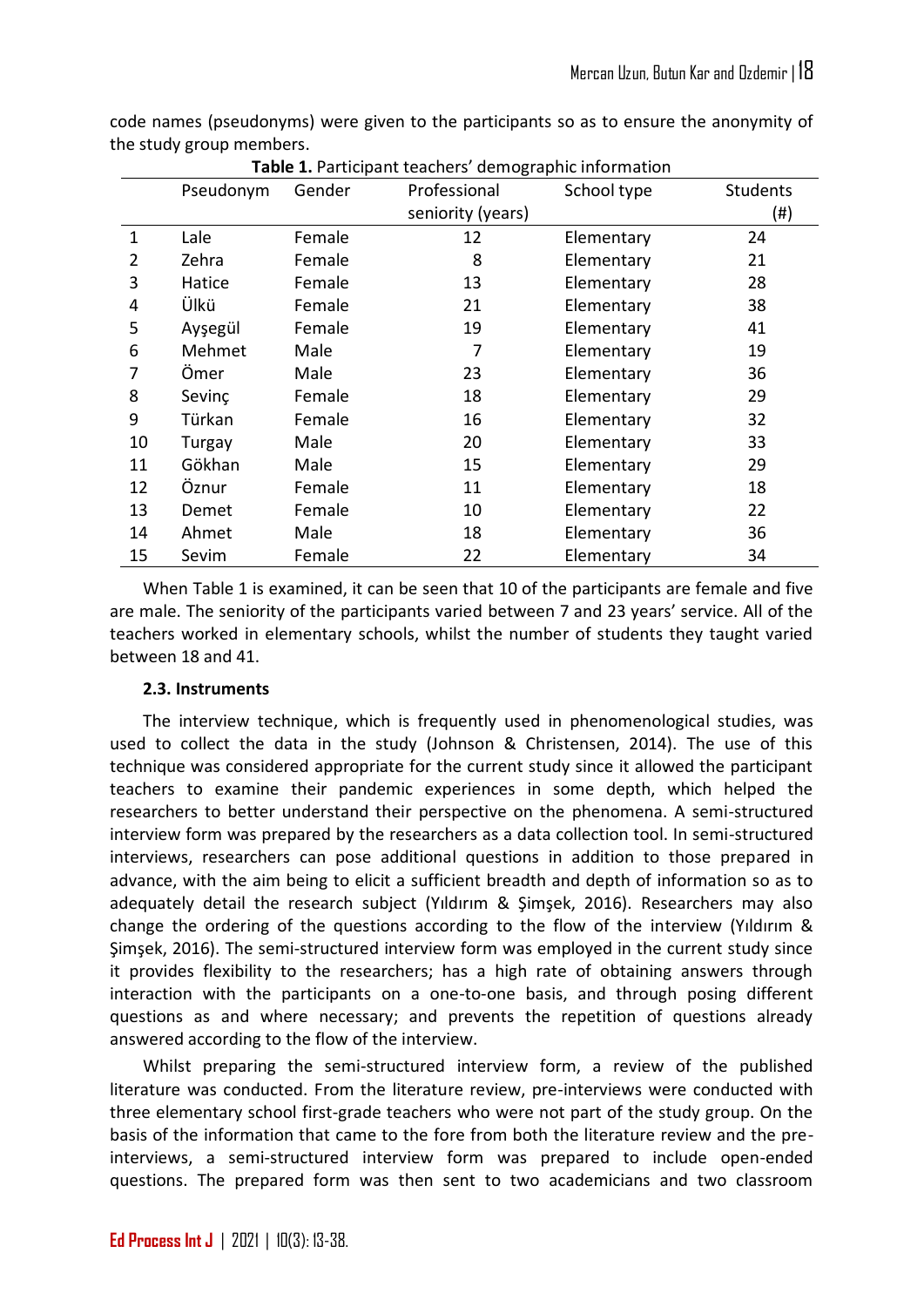teachers who are considered experts in the field of classroom education, and the recommended adjustments and changes were applied to the form in line with their feedback. Whilst the interview form consisted of 13 questions, it was determined that the total number of items ranged from between 18 and 27 when the semi-structured questions were included.

During the participants' interviews, they were each asked questions such as "Were there any learning losses noted during the emergency distance education process?," "What kind of tools did you use during the emergency distance education process?," "What resources did you use?," "Did any of your students experience problems with Internet access?," as well as "How did you ensure the required hygiene standards were adhered to in the classroom?," and "Did the students have any problems wearing the required facemasks in the classroom?" Additional questions were also asked in order to increase the depth of the answers given. Examples of these additional questions include, "In which subjects were the noted learning losses experienced?" and "What kind of measures did you take for the parents to be involved?" with the aim being to better understand the initial responses of the participants. The participant interviews lasted for between 67 and 92 minutes.

## **2.4. Procedure**

The data collection process commenced during the 2020-2021 academic year. During the data collection, first, the researchers contacted the teachers by telephone and informed them about the purpose of the study. In addition, the researchers stated that, as participants, their personal information would not be disclosed and would remain confidential during and after the research study. An informed consent form was then sent to each of the participants. Arrangements were then made with the teachers who decided to participate in the study with regards to the place and time of their interview. The researchers conducted the interviews in person by visiting the teachers' schools, whilst paying due care and attention to both the required hygiene and social distancing protocols. During the interviews, with the knowledge and agreement of each participant, the interviews were audio recorded. Following each interview, one of the researchers transcribed the interview from the relevant audio recording, after which the researcher contacted the participant as to confirm whether the transcribed interview data included any form of misunderstanding, and whether or not they wanted any subjects to be added or removed.

## **2.5. Data analysis**

The content analysis method was applied in the current study in order to determine the themes that could best define the phenomena, according to the teachers' experiences in delivering education during the pandemic period. Content analysis is one of the methods used in phenomenological studies in relating the experiences of users and in finding meaningful statements (Christensen et al., 2015). Yıldırım and Şimşek (2016) stated that the main objective of content analysis is to reach concepts and relationships that can adequately explain the collected data, and that the following four stages should be followed during the analysis; coding the data, finding themes, organizing codes and themes, and defining and interpreting the findings.

In the study, the audio recordings of the participants' interviews, that were captured with their approval, were first transcribed to written form. Following the transcription, three researchers then independently coded the data. During the coding, the "consensus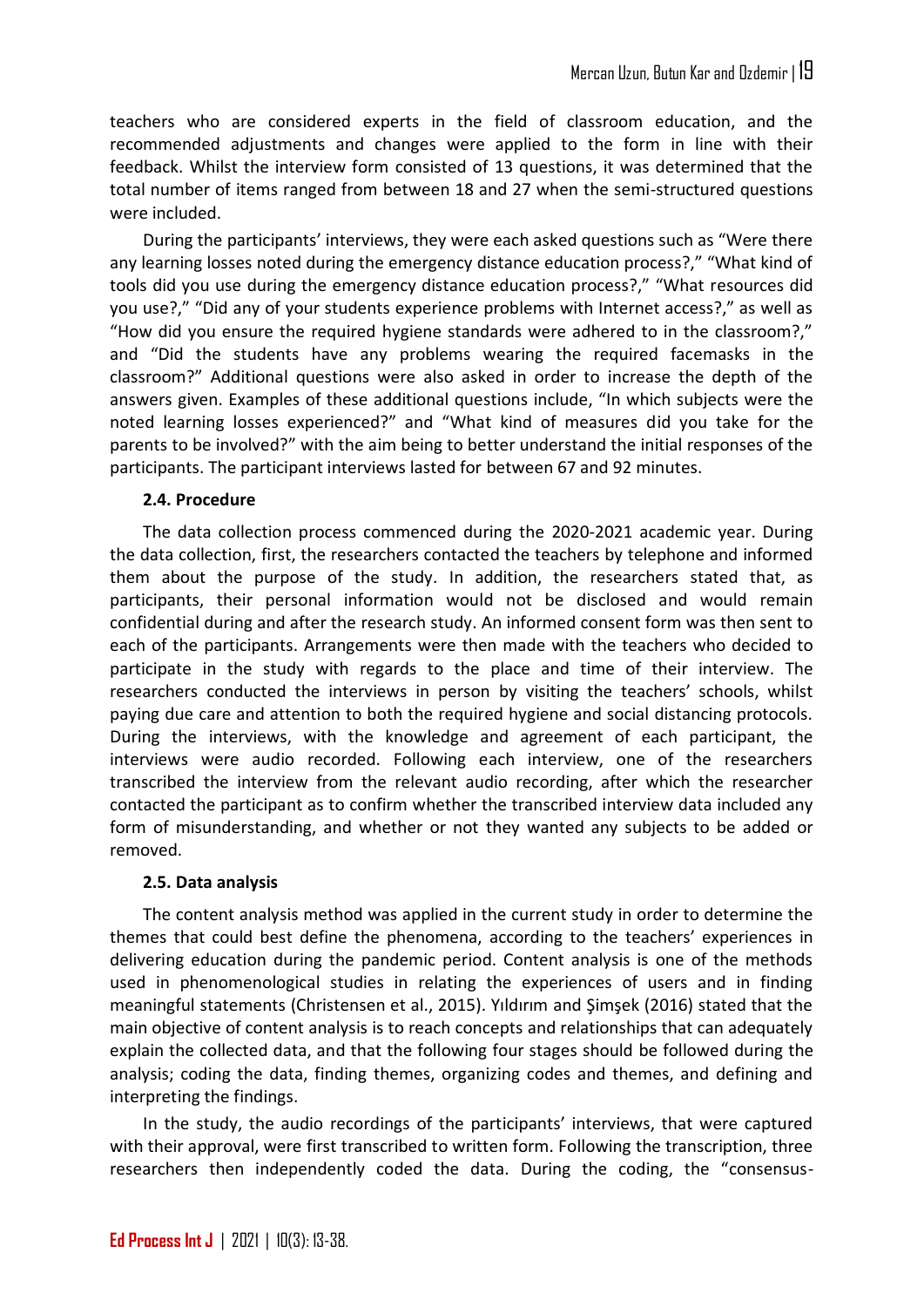dissensus" model developed by Miles and Huberman (1994) was employed. While coding the data, the responses given to a question were ordered in a list. While examining the responses to the items, researchers frequently reminded themselves of whether the responses being examined were considered of particular importance to the research. The data were repeatedly read in detail, with the aim being to recognize and understand the similarities. During the reading process, the parts thought to be of significance to the research were labeled using a code that identified that part. This process continued until all the data had been reviewed and the coding completed, and then the codes were gathered together in a combined list. The words that portrayed the meaningful portion of the data, and identifying the content of the data were chosen during the coding exercise. By the end of the coding, the first researcher had determined 21 codes, whilst the second researcher had determined 25 codes, and the third researcher had determined 24 codes. Comparable and divergent codes were determined, and either separated or amalgamated. In order to determine the reliability of the output of the three coders, the reliability formula developed by Miles and Huberman (1994) was applied. The codes determined by the three coders were labeled as comparable or divergent, and the consensus percentage (Consensus/(Consensus+Dissensus)\*100) was then calculated.

| Table 2. Coder consensus |        |         |            |                |
|--------------------------|--------|---------|------------|----------------|
| <b>Opinions</b>          | Coders | Coders  | Coders     | Coders         |
|                          | and II | and III | II and III | I, II, and III |
| Consensus                | 21     | 19      | 22         |                |
| <b>Dissensus</b>         |        | 4       |            |                |
| Consensus %              | 91.30% | 82.60%  | 81.48%     | 85.00%         |
| Mean consensus %         |        |         |            |                |

Examining the agreement percentages, the consensus between Coder I and Coder II was found to be 91%, whilst between Coder I and Coder III it was 83%, and between Coder II and Coder III the consensus was found to be 81%. The overall consensus was established as being 85%. Miles and Huberman (1994) stated that a ≥ 80% consensus between coders is considered to be a good level of consensus.

With the coder reliability of 85%, the divergent codes were reexamined and consensus was achieved for 22 of the codes. The codes obtained were examined under two main categories related back to the study questions.

# **2.6. Validity–reliability**

Validity and reliability are two of the most significant areas of concerns that apply to every stage of a research study, from the beginning to the end, and require due diligence to be exercised (Merriam, 2015). To overcome these concerns in the current study, different practices were conducted so as to ensure the study's validity and reliability through the consideration of ethical principles. However, Yıldırım and Şimşek (2016) stated that in qualitative research, using the concepts of credibility, transferability, consistency, and verifiability, instead of validity and reliability, is more appropriate to the nature of this type of research.

In the current study, the researchers attempted to achieve long-term interaction with each participant teacher so as to ensure credibility. First, the teachers were pre-interviewed via telephone, the purpose of the study was explained to them, and a mutually agreeable appointment made for a face-to-face meeting with those who accepted to participate in the study. During the teachers' interviews, they were each informed once again about the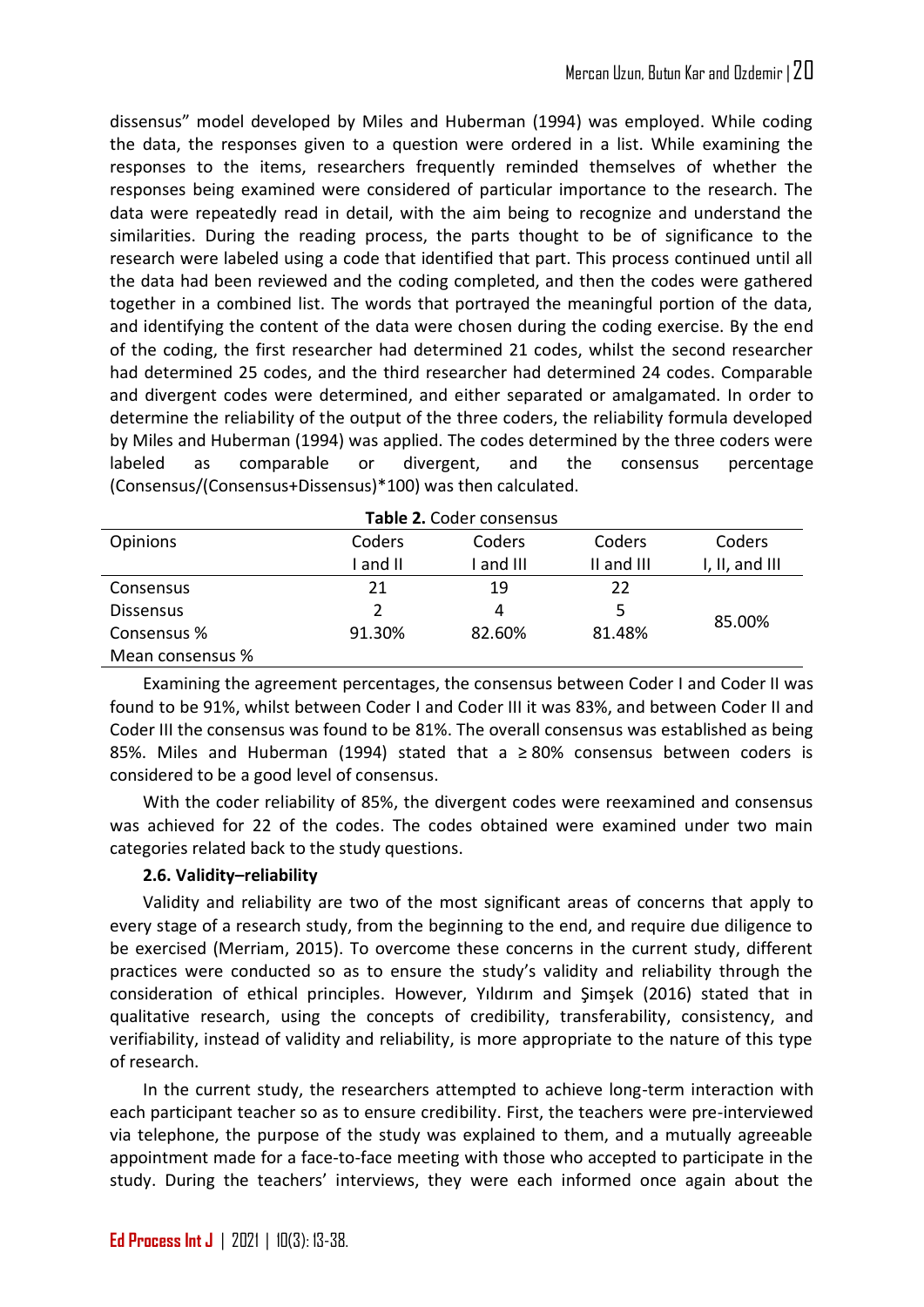purpose of the study, and were asked whether or not there was any issues that they were deliberating in their minds. To conduct the interviews in a safe and relaxed environment, permission was obtained from the teachers to audio-record the meeting. Additionally, the participants were assured once again that their identity would remain confidential.

Once the interviews had been completed and subsequently transcribed, the researchers met with the participant teachers once again and discussed whether or not there was any issue that they wanted to add or remove from their interview transcription. From this, two of the participants requested various additions. Meeting again with the participants and making any necessary changes demonstrates that participant confirmation was obtained. During the research study, by working with teachers with different characteristics, the data sources were considered to be diverse, which helped to contribute to the credibility of the study. In addition, arrangements were made to court the opinion of experts in the field, both in the preparation of the pre-planned interview questions and in the subsequent analysis of the collected interview data.

In developing and reporting the study's findings, both direct quotations and maximum diversity sampling, one of the purposeful sampling methods, were used to ensure transferability. In qualitative research, it is necessary to develop a valid data collection tool, to properly collect the study's data, and to be consistent in the data analysis (Yıldırım & Şimşek, 2016). Therefore, whether or not the themes determined during the analysis formed a meaningful whole within and among themselves was examined. In addition, the research results were discussed within the framework of the determined codes and themes. Finally, a field expert, other than one of the main researchers and who had previously carried out qualitative research, examined the interview form used in the research, the data obtained, and the codes and themes determined during the data analysis, and any recommended changes were applied in line with their feedback.

#### **3. RESULTS**

The findings obtained from the participant teachers' interviews were examined under two areas: problems experienced during the emergency distance education process, and problems experienced during the emergency face-to-face education process.

## **3.1. Difficulties experienced by first-grade elementary teachers during distance education**

Problems experienced in the distance education process were explored under the codes of focusing, learning losses, homework, textbooks, curriculum, equipment problems, screen time, hardware deficiencies, Internet access, connectivity problems, absenteeism, communication problems, home conditions, expectations from the state, inadequate family support, and security problems.

| Category                     | Code     | Sample quotations                                                                                                                                                                                                                                                                                                                                                                                     |
|------------------------------|----------|-------------------------------------------------------------------------------------------------------------------------------------------------------------------------------------------------------------------------------------------------------------------------------------------------------------------------------------------------------------------------------------------------------|
| <b>Distance</b><br>Education | Focusing | There was a problem with online lessons. The students<br>were so distracted that they could not adapt. Some had a<br>computer in the living room, with the TV turned on, or<br>they had siblings there or someone else. As they all<br>continued on with their regular lives, it becomes<br>impossible for the child to concentrate fully whilst<br>everyone was talking and eating in the same room. |

**Table 3.** Problems experienced during emergency distance education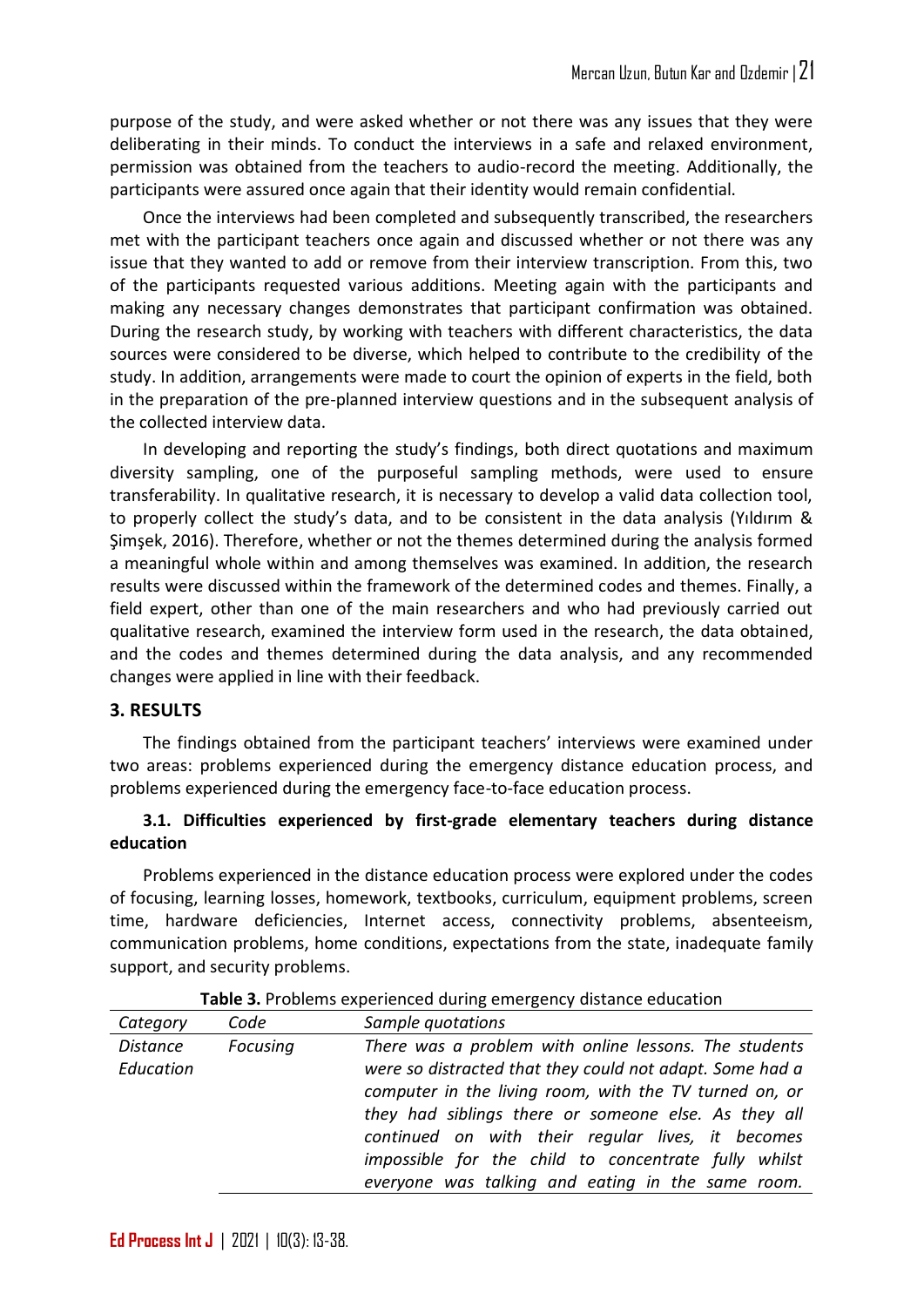| Category | Code             | Sample quotations                                                                                               |
|----------|------------------|-----------------------------------------------------------------------------------------------------------------|
|          |                  | [Mehmet]                                                                                                        |
|          |                  | The mother, father, or whoever is there [with the child]                                                        |
|          |                  | constantly intervenes in the background; and we are                                                             |
|          |                  | unable to stop it. This causes the child to become very                                                         |
|          |                  | distracted. We gave warnings, but that did not seem to                                                          |
|          |                  | help either. [Türkan]                                                                                           |
|          | Learning losses  | While one group switched to reading and writing, the<br>other was still unable to recognize the letters. In the |
|          |                  | classroom, we could deal with this situation by paying                                                          |
|          |                  | extra attention where needed and giving activities to the                                                       |
|          |                  | children who fell behind, but this gap gradually increased                                                      |
|          |                  | in distance education. Now, while one group will start                                                          |
|          |                  | from scratch in face-to-face training, the other will                                                           |
|          |                  | already be reading and writing. It will therefore be very                                                       |
|          |                  | difficult to have them meet at a common point in the                                                            |
|          |                  | future. It will become a sort of multi-graded classroom.                                                        |
|          |                  | [Zehra]<br>We are grateful to those who attend the online lessons,                                              |
|          |                  | whether they are few or many. There are those who never                                                         |
|          |                  | attended any of the lessons, such as where the child has                                                        |
|          |                  | no Internet, tablet, infrastructure, or are otherwise unable                                                    |
|          |                  | to attend. Now, think about what you will do with that                                                          |
|          |                  | student once the second semester starts. [Ülkü]                                                                 |
|          | Homework         | Homework was not compulsory; but many things weren't                                                            |
|          |                  | compulsory anyway. The same was for lesson attendance,                                                          |
|          |                  | doing homework, turning on the webcam; however,                                                                 |
|          |                  | homework is an essential part of the first-grade. We gave                                                       |
|          |                  | homework over WhatsApp groups instead. The children                                                             |
|          |                  | then sent their homework back to me, and I provided                                                             |
|          |                  | feedback using the same application. [Gökhan]                                                                   |
|          |                  | I gave the homework either through the EBA or                                                                   |
|          |                  | WhatsApp, and then gave the correct answers during the                                                          |
|          |                  | live lessons, and continued from there. Otherwise, it                                                           |
|          |                  | would not be possible to keep up with the timetable.                                                            |
|          |                  | [Mehmet]                                                                                                        |
|          |                  | I gave homework through EBA. I left it to the family to                                                         |
|          |                  | check the homework as there was no channel that I could                                                         |
|          |                  | use to check on them regularly. [Lale]                                                                          |
|          | <b>Textbooks</b> | Textbooks were not suitable for emergency distance                                                              |
|          |                  | education. At least, they should have been adapted for                                                          |
|          |                  | use via EBA on the Internet and adapted so that we could                                                        |
|          |                  | use them interactively. There was no such application,                                                          |
|          |                  | even though there are many good applications on various                                                         |
|          |                  | online education sites. We experienced numerous                                                                 |
|          |                  | difficulties, especially as first-grade teachers. We literally                                                  |
|          |                  | tried to teach writing by having students try to write the                                                      |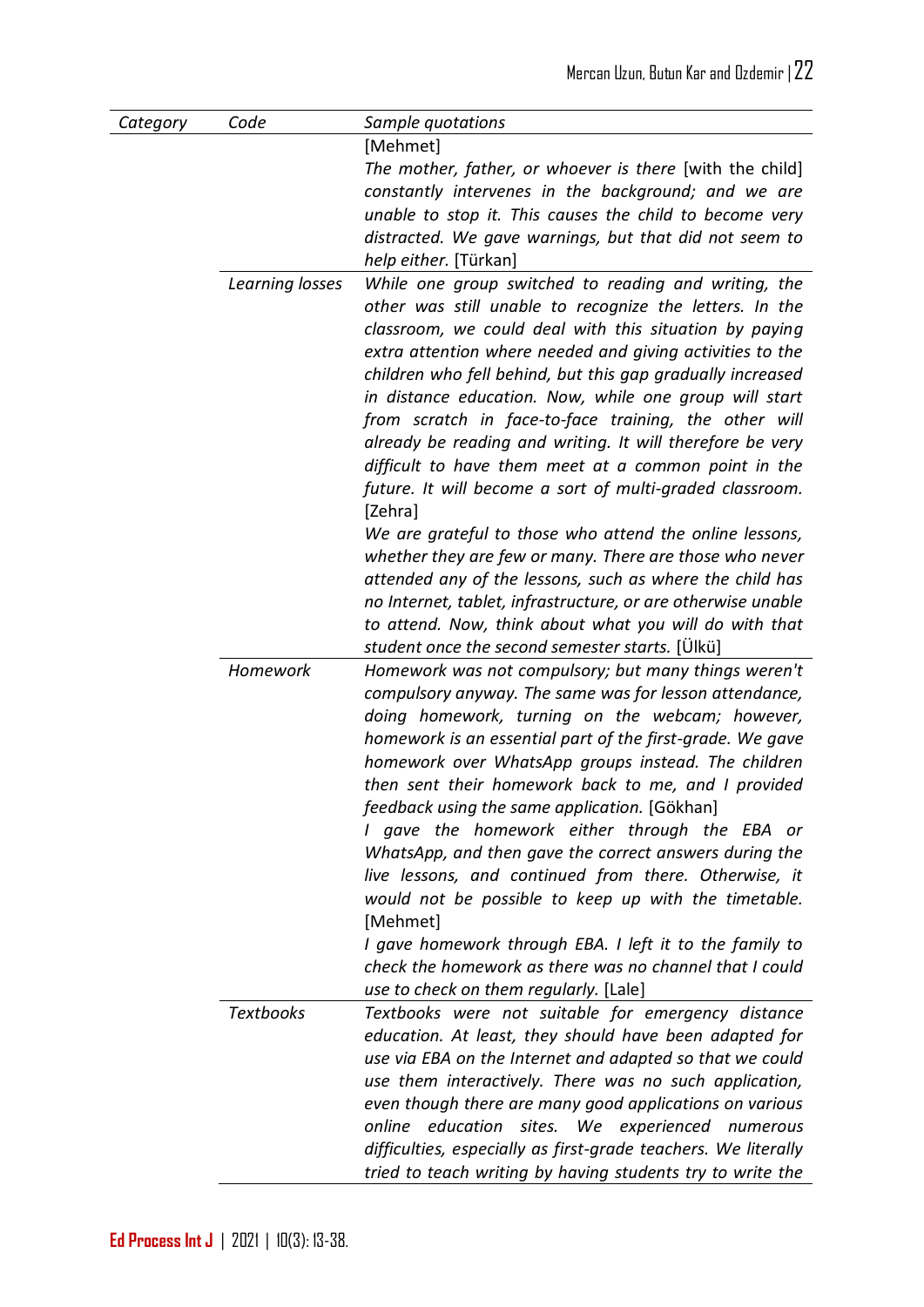| Category | Code                     | Sample quotations                                                                                                                                                                                                                                                                                                                                                                                                                                                                                                                                                                                                                                                                                                                                                                                                                                                                                                                                                                                                                                                                                                    |
|----------|--------------------------|----------------------------------------------------------------------------------------------------------------------------------------------------------------------------------------------------------------------------------------------------------------------------------------------------------------------------------------------------------------------------------------------------------------------------------------------------------------------------------------------------------------------------------------------------------------------------------------------------------------------------------------------------------------------------------------------------------------------------------------------------------------------------------------------------------------------------------------------------------------------------------------------------------------------------------------------------------------------------------------------------------------------------------------------------------------------------------------------------------------------|
|          |                          | text between two lines using the Paint application, you<br>know. How could there be such nonsense? [Demet]                                                                                                                                                                                                                                                                                                                                                                                                                                                                                                                                                                                                                                                                                                                                                                                                                                                                                                                                                                                                           |
|          | Curriculum               | The curriculum load continued the same. We were asked<br>to apply the existing 5-day curriculum to the students in<br>just 2 days. How is it possible to teach a child a new letter<br>in just 2 days? This was ridiculous. Many topics could have<br>been taken out, but we just had to use our own initiative.<br>We tried to continue to conduct distance education in the<br>manner as that of face-to-face classroom<br>same<br>education. [Ömer]                                                                                                                                                                                                                                                                                                                                                                                                                                                                                                                                                                                                                                                               |
|          | Equipment<br>problems    | We could not find any equipment suitable for distance<br>education. Like in the National Forces, and the National<br>Struggle period everybody was sending each other<br>whatever they found because there was no infrastructure.<br>A website could have been created. Now there is EBA, but<br>EBA is similar to a forum. We send the videos and lectures<br>there. There was nothing systematic. A website where we<br>could access tools could have been created. I think they<br>[the state] were very much unprepared. They could have<br>made it possible for us to access these tools by making<br>arrangements with online education websites. [Ulkü]<br>You are teaching, but there is nothing you can project<br>onto the screen, as we would with a whiteboard. It was<br>terrible; so we bought whiteboards for our houses. People<br>even used their cabinets as mock whiteboards. In first-<br>grade, we use a lot of materials in the classroom; but of<br>course we could not use these materials during the<br>emergency distance education period, and so it was a<br>difficult process. [Türkan] |
|          | Screen time              | During the emergency distance education period, the<br>children were using their computers or tablets for long<br>periods of time, e.g., 6 hours. This situation was highly<br>unsuitable for the children's development; these kids are<br>just first-graders. Data on this matter, whilst published,<br>were not even considered. We were not conducting actual<br>face-to-face education, but sort of like face-to-face<br>education, with the child sat there in front of the screen<br>for 6 hours. It was both unhealthy for them and very<br>difficult to maintain the child's attention to the screen for<br>such a long time. [Turgay]                                                                                                                                                                                                                                                                                                                                                                                                                                                                      |
|          | Hardware<br>deficiencies | Sometimes, when the lessons of siblings overlap, there are<br>two children at home, but there is often only one tablet<br>computer. The parent telephones and says if you are not<br>going to switch to [learning] a new letter, my other child<br>will use the device for their lesson instead. [Ahmet]<br>There are 28 people [students], but 5-6 of them cannot                                                                                                                                                                                                                                                                                                                                                                                                                                                                                                                                                                                                                                                                                                                                                   |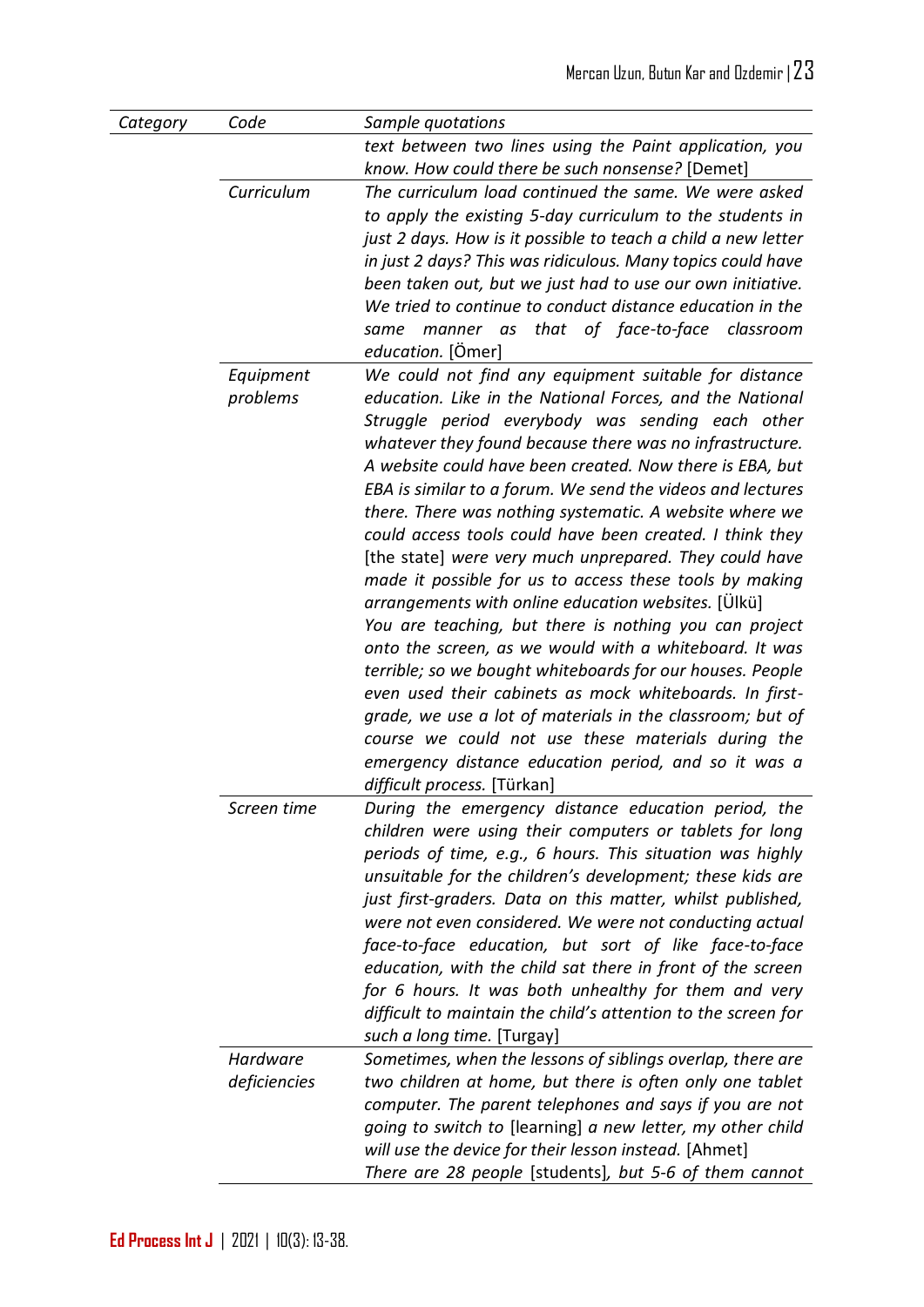| Category | Code<br>Internet access  | Sample quotations<br>enter the lesson because they do not have a computer or<br>tablet. In face-to-face education, 5-6 students also may<br>fall behind the class anyway. Some students have trouble<br>transitioning to reading and writing, and sometimes, they<br>cannot even make the transition. That is why this<br>situation actually seems quite normal to me. [Hatice]<br>I have a student who cannot access the Internet because<br>of the available infrastructure. They connect using mobile<br>data via the father's smartphone. As the father comes<br>home only in the evening, either the child cannot attend<br>the class or they go to a neighbor or something and enter<br>the class. How will these children learn to adequately read<br>and write? How will they return to school next year? Half<br>of them will be like second-grade students, whilst the<br>other half will be first-graders still. [Ahmet]<br>The state [Republic of Turkey] granted 8 GB of free<br>Internet access to each student, but the students cannot |
|----------|--------------------------|--------------------------------------------------------------------------------------------------------------------------------------------------------------------------------------------------------------------------------------------------------------------------------------------------------------------------------------------------------------------------------------------------------------------------------------------------------------------------------------------------------------------------------------------------------------------------------------------------------------------------------------------------------------------------------------------------------------------------------------------------------------------------------------------------------------------------------------------------------------------------------------------------------------------------------------------------------------------------------------------------------------------------------------------------------|
|          |                          | use it because the live lesson is hosted on Zoom. When<br>you enter EBA, it directs you to Zoom for the live lesson.<br>At that point, the parents receive a warning that states,<br>'You cannot use your 8 GB Internet access quota for this.<br>Do you wish to continue?.' If they approve, which they<br>have to if they want their child to watch the lesson, they<br>have to use their own Internet. Most parents are unaware<br>of this. They think the state provides it, but this is not the<br>case. The Internet the state provides is only for watching<br>or downloading on EBA, and it is therefore very limiting in<br><i>its effect.</i> [Gökhan]<br>Two tablets came from benefactors. I told the families<br>many times, I would give the tablets to them if they got                                                                                                                                                                                                                                                                 |
|          |                          | the Internet access, if not, I would give the tablets to<br>another family. We gave the tablets to one family, but<br>they still haven't gotten Internet access for months. At<br>least someone else could have benefited from the tablets;<br>but they prevented that too. [Oznur]                                                                                                                                                                                                                                                                                                                                                                                                                                                                                                                                                                                                                                                                                                                                                                    |
|          | Connectivity<br>problems | While teaching, I ask a student a question, and the<br>Internet just disconnects us. So, I'm unsure whether or not<br>the student knows the answer to the question and just<br>disconnected, or whether it was a connection failure. This<br>is a very common problem. In addition, if we do the lesson<br>on Zoom, it is necessary to keep track of those who enter<br>and exit. This is another concentration issue. [Aysegül]                                                                                                                                                                                                                                                                                                                                                                                                                                                                                                                                                                                                                       |
|          | Absenteeism              | There is no obligation to attend; so the students are not<br>obliged to turn on their microphone or camera. I called<br>out many times to a student to ask a question, and when<br>they could not answer, they wrote to me as a private                                                                                                                                                                                                                                                                                                                                                                                                                                                                                                                                                                                                                                                                                                                                                                                                                |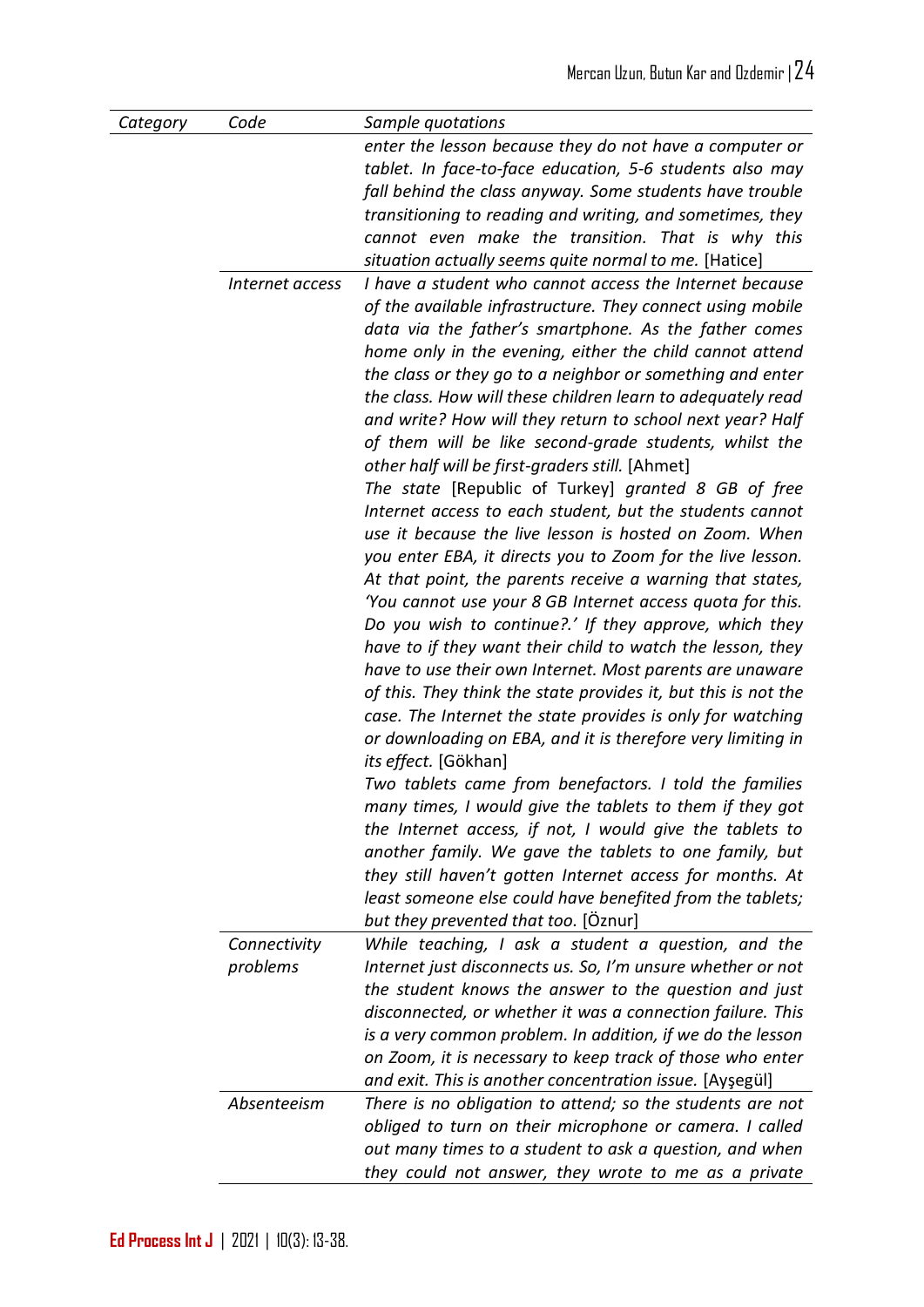| Category | Code                      | Sample quotations                                                                                                                                                                                                                                                                                                                                                                                                                                                                                                                                                                                                                                                                                                                                                                                                                                                                                                                                                                                                                                                                                                                                                                                                                                                                                                                                                                                                                                                                             |
|----------|---------------------------|-----------------------------------------------------------------------------------------------------------------------------------------------------------------------------------------------------------------------------------------------------------------------------------------------------------------------------------------------------------------------------------------------------------------------------------------------------------------------------------------------------------------------------------------------------------------------------------------------------------------------------------------------------------------------------------------------------------------------------------------------------------------------------------------------------------------------------------------------------------------------------------------------------------------------------------------------------------------------------------------------------------------------------------------------------------------------------------------------------------------------------------------------------------------------------------------------------------------------------------------------------------------------------------------------------------------------------------------------------------------------------------------------------------------------------------------------------------------------------------------------|
|          |                           | message. It turns out that their parent was in the hospital,<br>and they [the parent] entered the lesson in order that the<br>student did not appear absent. Therefore, we do not<br>actually know if a student really attends [the lesson], or<br>even if they are actually listening. [Sevim]<br>Whilst there is no obligation to attend classes, I think it<br>should have been mandatory to attend at least for the<br>first grade. It is very difficult for children to learn how to<br>read and write on their own. In other grades, the family<br>more or less does something to help, but here everything<br>is mixed up. They must be able to interact with us.<br>[Mehmet]                                                                                                                                                                                                                                                                                                                                                                                                                                                                                                                                                                                                                                                                                                                                                                                                          |
|          | Communication<br>problems | Communication with students' parents has become very<br>difficult. They are constantly writing private messages to<br>us, constantly asking for something, day or night. I<br>noticed that the parents can be very irresponsible. We<br>were always doing follow-ups when teaching face-to-face<br>at the school, hence things used to go quite smoothly.<br>When it came to the parents attempting to take control,<br>things got out of hand. They could neither follow the<br>homework nor get it [the homework] done. [Öznur]<br>When taking care of the education of their child was<br>added to the families' financial difficulties and livelihood<br>concerns, it became difficult to contact either the student<br>or their parents. This is because when there are<br>individuals dealing with financial difficulties or livelihood<br>concerns in real terms, unfortunately, the educational life<br>of their child is no longer their primary concern. They<br>place themselves last according to the hierarchy of needs.<br>Especially with the pandemic, the needs of children have<br>receded further into the background as their parents'<br>livelihood problems have increased. [Demet]<br>We just have half an hour. Even communicating with the<br>student sometimes takes 2 minutes. Is the sound<br>working? Is the microphone on? They talk at the same<br>time, sometimes you call out to them, but then they are<br>not there. The sound and the connection get lost |
|          | Home<br>Conditions        | somehow. [Sevinç]<br>During the live lesson, you really get to know all about the<br>conversations that take place in the house. Let's say the<br>child does not have their own room, or the computer is<br>situated in the living room and the microphone remains<br>on. The family does not pay any attention to that, and<br>they continue to say whatever comes to mind. This often<br>has no boundaries, with insults, gossip, and derogatory<br>terms flowing freely. There is no respect. One day, in a live                                                                                                                                                                                                                                                                                                                                                                                                                                                                                                                                                                                                                                                                                                                                                                                                                                                                                                                                                                           |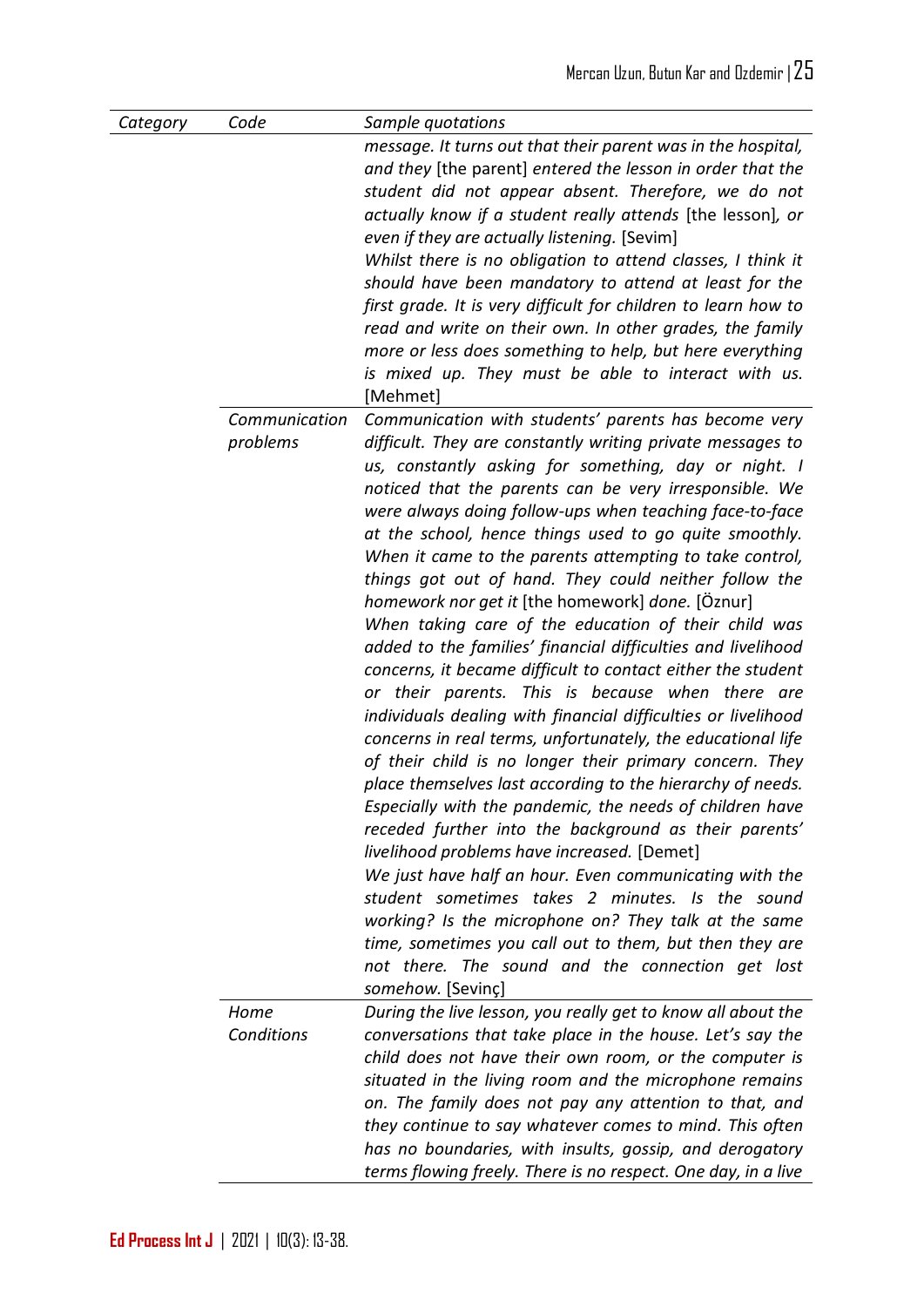| Category | Code           | Sample quotations                                             |
|----------|----------------|---------------------------------------------------------------|
|          |                | class, a student's mother beat up one of the other            |
|          |                | children behind my student. I saw it too, she was unaware     |
|          |                | that she was being watched of course. [Ahmet]                 |
|          | Expectations   | The state obliged us to conduct distance education but did    |
|          | from the state | not provide any infrastructure for it. For example, we all    |
|          |                | use our own laptops or the Internet that we pay for. I do     |
|          |                | not think I should have to use my private Internet to         |
|          |                | conduct my work for the state. After all, I may not even      |
|          |                | have Internet connection at my house or even own a            |
|          |                | laptop. They [the state] requested us to provide a service    |
|          |                | but without providing these opportunities. I therefore        |
|          |                | have to spend at least 750 MB per day just to conduct my      |
|          |                | online lessons. At the very least the state should provide    |
|          |                | the Internet connectivity costs. [Ayşegül]                    |
|          |                | They sent us a message to turn on the camera during the       |
|          |                | lesson so that the children could see us, but we did not      |
|          |                | turn it on [the camera]. That is my private property; the     |
|          |                | state cannot make me do that. The state did not provide       |
|          |                | me with any space or material for distance education.         |
|          |                | Therefore, we did not turn on the camera either. It is        |
|          |                | difficult to know who is sitting in front of the camera       |
|          |                | (from the students' perspective). Why should I turn it on?    |
|          |                | Do I have to reserve a room of my house for you? When         |
|          |                | could you force me to do so? If you can arrange a place       |
|          |                | for me for education with the state capabilities, then I will |
|          |                | turn on the camera. [Mehmet]                                  |
|          | Inadequate     | Parents' problems regarding the education status of           |
|          | family support | students receiving distance education varied, depending       |
|          |                | on various reasons. Matters such as the income level of       |
|          |                | the parents, the social environment they live in, their       |
|          |                | education level, the level of their technological literacy,   |
|          |                | their perspective on education, and the family status are     |
|          |                | These issues can be evaluated<br>all determinants.            |
|          |                | individually, or in conjunction with each other. Another      |
|          |                | responsibility of the parents is meeting the educational      |
|          |                | needs of their children. Considering the<br>social            |
|          |                | environment in which the parents live, unfortunately, you     |
|          |                | [as teachers] may have to distance yourself from the          |
|          |                | student when the necessary materials for distance             |
|          |                | education are not provided by the parents. They can see it    |
|          |                | as not worth mentioning, view any investment in               |
|          |                | education to be in vain, and may feel it is all insignificant |
|          |                | even though they are in a good financial situation and        |
|          |                | could readily meet those needs. [Turgay]                      |
|          |                | For example, the attitude of parent groups, with some         |
|          |                | who have limited financial means but are ready to do          |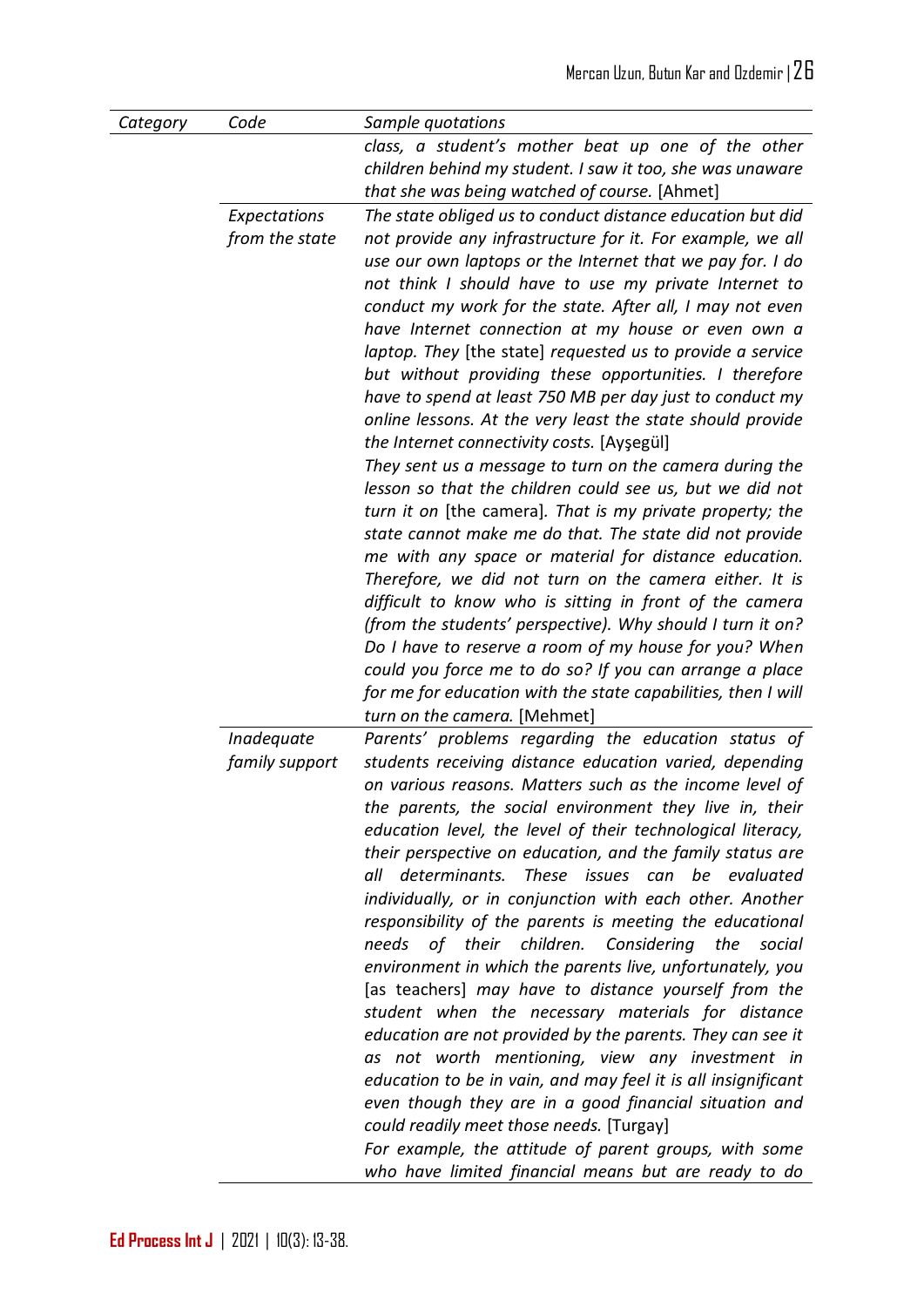| Category | Code     | Sample quotations                                             |
|----------|----------|---------------------------------------------------------------|
|          |          | whatever is necessary for the education of their children,    |
|          |          | whilst other groups who are also not in a good financial      |
|          |          | situation and do not make education a current issue,          |
|          |          | meet at the same point in terms of education during the       |
|          |          | pandemic. This is because without sufficient means, the       |
|          |          | parents may not be able to buy the equipment they need,       |
|          |          | no matter how much they may wish to help their children       |
|          |          | out. The aid provided is not always enough. So, which one     |
|          |          | should we help? [Zehra]                                       |
|          |          | Parental support is very important in the first-grade. We     |
|          |          | explain what to do every day and try to keep track of it,     |
|          |          | but it is not as it is in face-to-face schooling. Many        |
|          |          | parents have more than one child and are unsure which         |
|          |          | one to keep track of. Honestly, that is often why I do not    |
|          |          | get the level of parental support that I would like to see.   |
|          |          | $ Ü$ kü $ $                                                   |
|          | Security | One of our topics was technological literacy. Parents who     |
|          | problems | do not have the necessary infrastructure are forced to        |
|          |          | leave their children alone in this education process. There   |
|          |          | are some families that do not even know when their child      |
|          |          | has a lesson to attend, what lessons they have, and for       |
|          |          | how many hours they will need to be connected to receive      |
|          |          | their distance education. In short, there are families who    |
|          |          | are unaware of the dangers of the Internet environment        |
|          |          | that distance education opens up for their children, and      |
|          |          | they may think that they do not need to do anything more      |
|          |          | their children<br>with<br>the<br>than<br>provide<br>necessary |
|          |          | technological device and Internet connectivity. However,      |
|          |          | this situation causes students to drift towards using the     |
|          |          | Internet's more harmful environment in an uncontrolled        |
|          |          | manner. This has become a social problem for families         |
|          |          | with low-level technological literacy, families with low      |
|          |          | levels of education, and for the children of parents with     |
|          |          | high education levels that may simply leave their child       |
|          |          | alone with distance education tools because of various        |
|          |          | different reasons. Naive terms like 'family protection        |
|          |          | packages' are up for debate as to how protective they         |
|          |          | really are. [Mehmet]                                          |
|          |          | When teaching on Zoom, we were concerned about                |
|          |          | security. Especially in the higher grades, there were those   |
|          |          | who shared the link given with others, who performed          |
|          |          | inappropriate actions in the class whilst attending, etc.     |
|          |          | Frankly, we were worried if an unknown person would be        |
|          |          | able to enter the lesson under the name of a student; that    |
|          |          | is, having a problem was thought of as fait accompli.         |
|          |          | There were meetings held to discuss the safety issues         |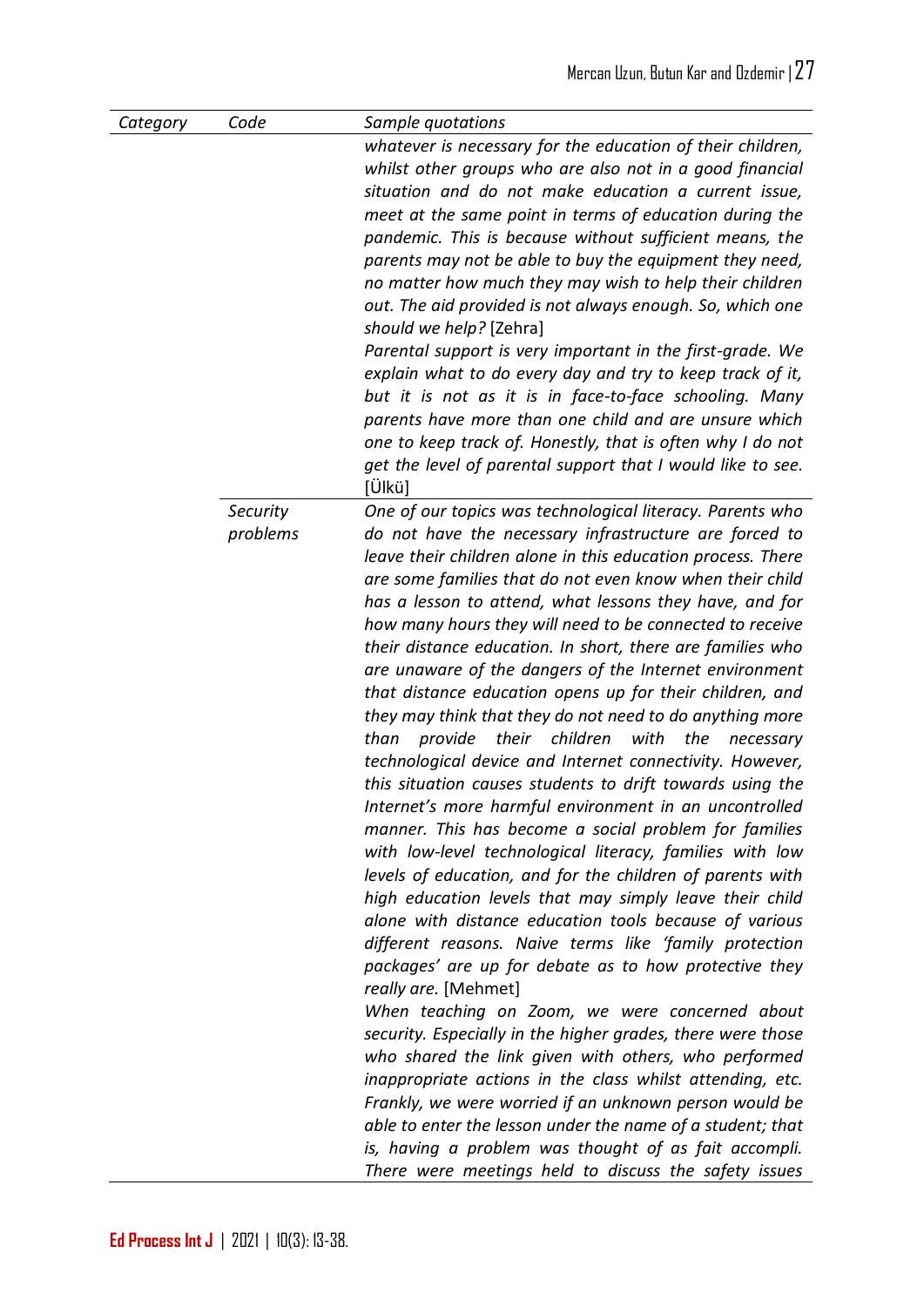| Category | Code | Sample quotations                               |  |
|----------|------|-------------------------------------------------|--|
|          |      | related to using Zoom, but nothing happened, we |  |
|          |      | continued the same way. [Lale]                  |  |

#### **3.2. Difficulties experienced by first-grade elementary teachers during face-to-face education**

The problems experienced in the face-to-face training process were examined under the codes of facemasks, social distancing, hygiene, adaptation problems, socialization, and parents.

| Category     | Code       | Sample quotations                                             |
|--------------|------------|---------------------------------------------------------------|
| Face-to-face | Facemasks  | Students had difficulties in using facemasks because of       |
| education    |            | their young age. A student of mine told me that they          |
|              |            | changed their facemask by sitting on the ground and           |
|              |            | spreading out the facemask on the floor. They had serious     |
|              |            | difficulties in wearing facemasks, especially during break    |
|              |            | times. I think they felt suffocated because they would        |
|              |            | want to run around and play; that's why they didn't want      |
|              |            | to wear a facemask. [Demet]                                   |
|              | Social     | They had difficulty in following the social distancing rules, |
|              | distancing | both whilst playing games and during their in-class           |
|              |            | activities. In addition, we could not play enough games,      |
|              |            | both because of social distancing rules and the limited       |
|              |            | length of time spent at school. The children did not get to   |
|              |            | realize the fun side of school; hence, it was a more boring   |
|              |            | education-based process than before. [Oznur]                  |
|              | Hygiene    | Every classroom had hand sanitizer available, but they        |
|              |            | [the students] did not use it for its intended purpose;       |
|              |            | instead they used it to play games, squeezing it at each      |
|              |            | other in 'disinfectant wars.' [Ömer]                          |
|              |            | We could not stop them from sharing stuff. We said it was     |
|              |            | strictly forbidden, but the children did not stop sharing     |
|              |            | pencils, erasers, and crayons. It was a constant scene of     |
|              |            | give and take. [Zehra]                                        |
|              | Adaptation | Since they were always at home during online education,       |
|              | Problems   | they sat down, stood up, and hung out as they wished.         |
|              |            | There were those asking for fruit juice and biscuits from     |
|              |            | their mother during lessons. There were parents talking       |
|              |            | and interfering in the background. It was a total ruckus.     |
|              |            | Of course, they then wanted to continue like that in the      |
|              |            | face-to-face classroom as well. [Gökhan]                      |
|              |            | Some students had trouble adjusting because they did not      |
|              |            | come to school every day. Their families said they did not    |
|              |            | want to come to school and so they did not get used to it.    |
|              |            | They mentioned not being able to play games                   |
|              |            | comfortably and that they did not want to wear a              |
|              |            | facemask. [Hatice]                                            |

**Table 4.** Problems experienced during face-to-face education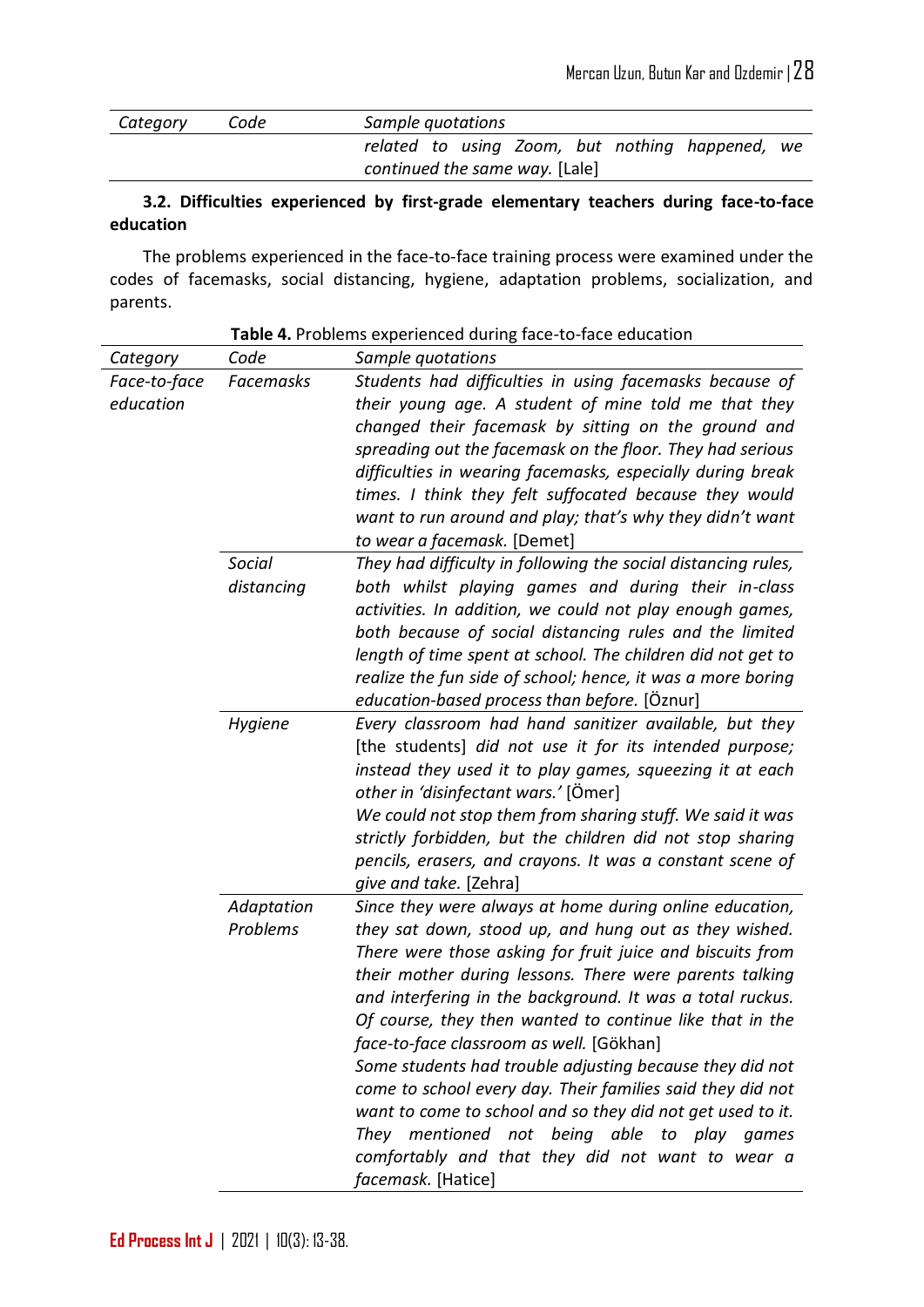| Socialization | They wanted to sit and work together, especially in<br>classes such as Visual Arts. There were always asking<br>questions like 'Should we sit together?' [Demet]<br>Since the class was divided into two, during face-to-face<br>classes, one half the class had only ever seen the other<br>half online, so the children did not know each other.<br>Friendship is very important when starting out at school,<br>but the children were still unaware of each other. They<br>saw each other only on screen, but could not experience<br>the feeling of the true school environment. [Ahmet]                                                                                                                                                                                                                                                                                                |
|---------------|---------------------------------------------------------------------------------------------------------------------------------------------------------------------------------------------------------------------------------------------------------------------------------------------------------------------------------------------------------------------------------------------------------------------------------------------------------------------------------------------------------------------------------------------------------------------------------------------------------------------------------------------------------------------------------------------------------------------------------------------------------------------------------------------------------------------------------------------------------------------------------------------|
| Parents       | The parents were always coming into the school, and the<br>children were under their control during the class breaks.<br>They [the students] did not really understand that they<br>were at school. When we switched over to face-to-face<br>education, they felt like a fish out of water. We wanted to<br>distance the parents, but we could not intervene because<br>their minds were hung up on the school. [Sevim]<br>The parents wanted them [the children] to go to school<br>because they were first-graders, and they were very<br>concerned about whether they would learn<br>the<br>foundational skills such as reading and writing. But, when<br>it came to face-to-face education, they were consumed by<br>a fear of COVID and wanted to monitor their children<br>constantly. We tried to comfort them as much as possible,<br>but I do not know how well it worked. [Zehra] |

# **4. DISCUSSION**

The COVID-19 pandemic has shown its effects in many fields. Various measures have been taken in order to reduce the effects of the pandemic, with one such measure being the closure of schools. In Turkey, schools were closed for face-to-face education, with emergency distance education started soon after for all grades. As the effective period of the pandemic became more prolonged, new measures were developed and the online classes were used in conjunction with asynchronous distance education. In order to allow preschool children, who had only recently started their schooling and also first-grade students to adapt to the school environment, face-to-face education was partially resumed within specific rules and on specific days of the week. Given that students starting preschool education and first-grade education face a significant and important transition from home life to school life, it was considered that face-to-face education plays a vital role in their adaptation to school life and in learning about the school culture. However, due to increases seen in case numbers of COVID-19, the face-to-face preschool and elementary school education was again completely switched back to emergency distance education, with virtual classes started to be used for conducting educational activities. During this process, both teachers and students experienced a mix of face-to-face and distance-based education. Based on this period, the current study aimed to determine the difficulties of first-grade elementary school teachers during the pandemic.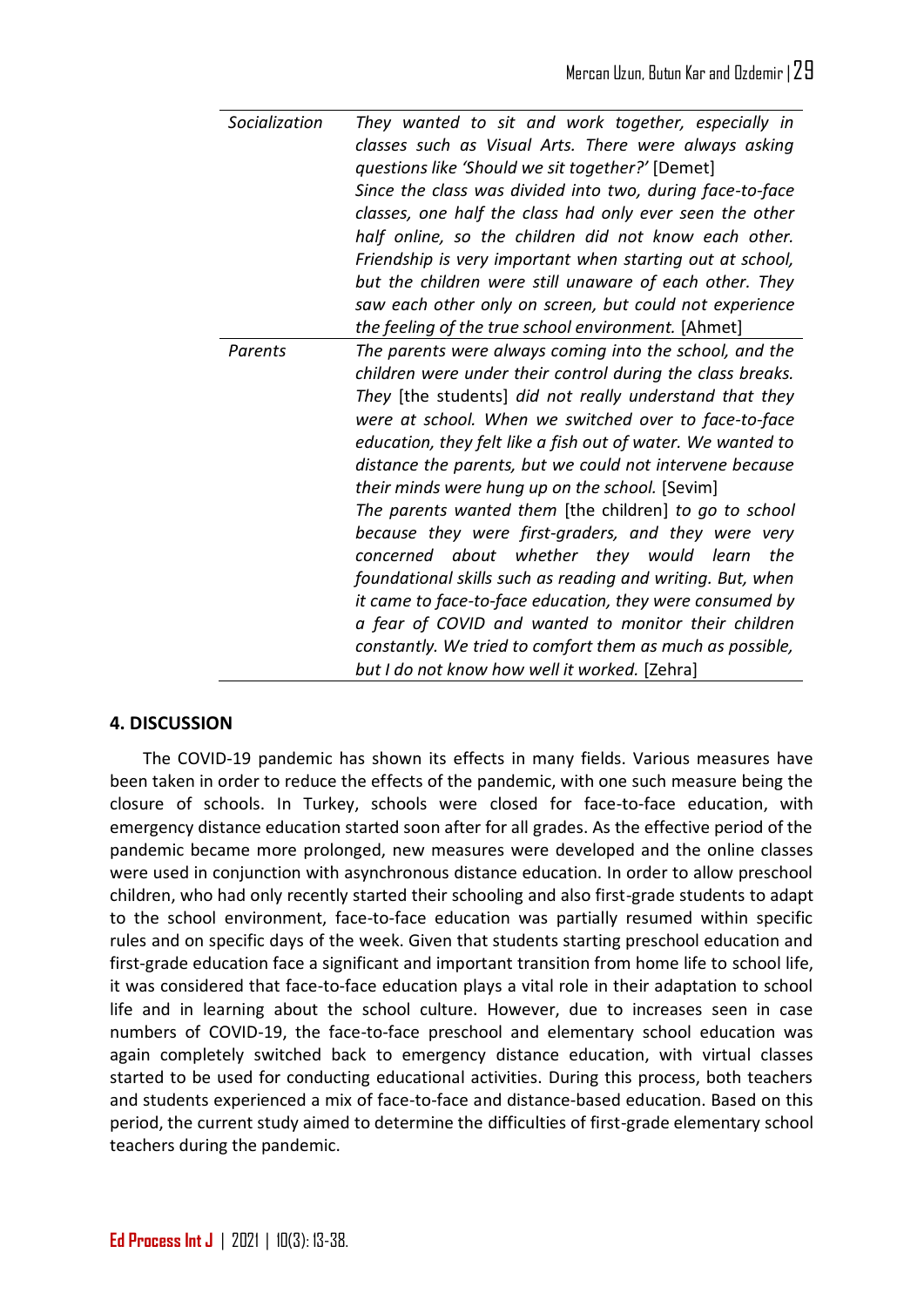At the end of research, it was determined that the various stakeholders of education in Turkey were caught unprepared for the impact of such a pandemic and that they had no viable prior distance education experience. Since most elementary school teachers had not used any form of distance education for conducting their daily educational activities, it was considered that this challenging situation was somewhat inevitable. The fact that the stakeholders in Turkey were both unprepared for and inexperienced in applying distance learning brought about considerable problems. The current study revealed many findings regarding this issue.

Analyzed under two categories, the issues experienced were divided into those experienced during emergency distance education and those experienced during the limited face-to-face education offered during the pandemic. Problems experienced during the emergency distance education process were explored under categories of focusing, learning losses, homework, textbooks, curriculum, equipment problems, screen time, hardware deficiencies, Internet access, connectivity problems, absenteeism, communication problems, home conditions, expectations from the state, inadequate family support, and security problems. When the findings regarding each of these were examined, it could be seen that the students experienced problems in focusing on their lessons during the emergency distance education process. It was determined that students without a separate room and with the computer located in the common living area of the house having had the most difficulty in focusing on their lessons. Considering the first-grade students' developmental characteristics, it is believed that they likely experienced difficulties in their attention focus. In a study conducted by Kaymak Özmen and Demir (2012), elementary school-age children were found to focus their attention best in silent environments and at the beginning of a lesson, whilst the factors that distracted them the most were voices and the presence of other individuals. Hence, it may be said that in distance education, an appropriate study environment is of significant importance for efficient educational activities to be conducted. Alper (2020) stated that children, particularly the younger ones attending the early years of their schooling, experience problems focusing on the distance education process. Similarly, in a study conducted with first-grade elementary school teachers, Karabudak (2020) determined that children can become bored very quickly and experience problems of being easily distracted.

The growing differential between students' academic achievement was expressed as one of the most significant problems faced during the emergency distance education process. The gap became more pronounced and difficult to address during the learning process of reading and writing, and particularly for first-grade students. It was revealed that whilst one part of the class was moving on to reading and writing, the others had not learned the letters. This situation is believed to result in the formation of different level groups within a single class. Karabudak (2020) emphasized that, when compared to face-toface education, children gain literacy skills much later during distance education and that their reading and writing qualities are resultantly much lower.

Erol and Erol (2020) conducted a study with the parents of students, and concluded that the academic achievements of children were negatively affected during the emergency distance education process. It is thought that this gap will likely increase because course attendance is not compulsory and some students do not possess the required technological equipment or Internet connectivity to attend online lessons. In order for distance education to function properly, both students and teachers must have suitable equipment with a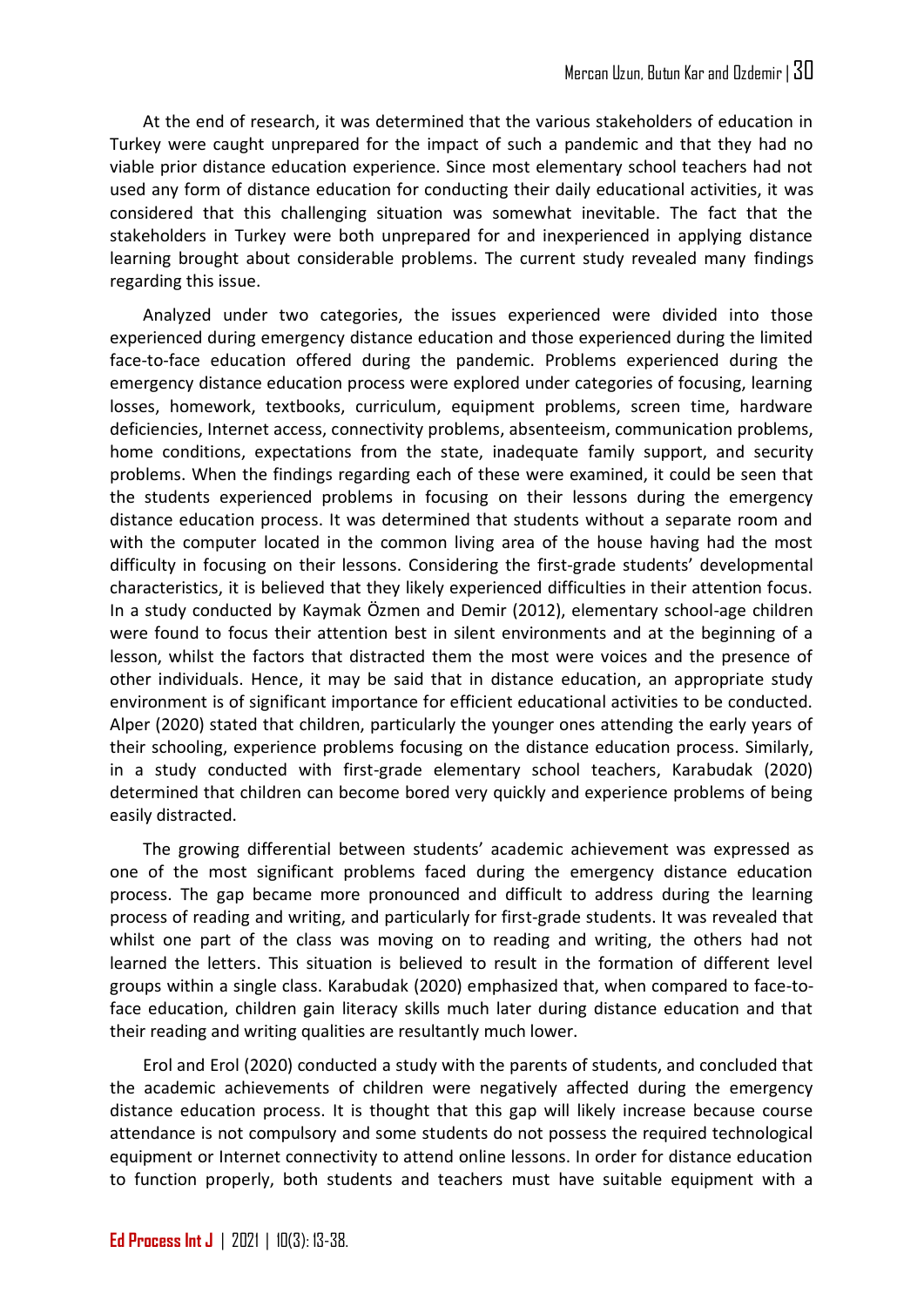regular Internet connection. Students lacking these fundamentals or subjected to infrastructural problems are effectively prevented from attending their school lessons, completing their homework assignments, and their continuity of education generally hindered.

In some houses, even where the required equipment was available, students chose whether or not to attend classes according to the perceived importance of each lesson due to limited resources (i.e., Internet connected devices) shared with others living in the same household. Similarly, Başaran et al. (2020) conducted a study with teachers, students, and parents and determined that some children could not attend their distance education lessons because of the high number of siblings studying in the same house, as well as infrastructural problems. It may be said, therefore, that the problems experienced by children due to infrastructural limitations are not specific to Turkey. Studies conducted in Indonesia, Italy, and also in India have clearly shown that many children throughout the world have been negatively impacted by infrastructural and equipment deficiencies (Giovannella et al., 2020; Khanna & Kareem, 2021; Putri et al., 2020). Ergün and Arık (2020) stated that this situation can result in a digital divide among students of the same class, and which causes inequalities among children to intensify even more. Another problem is that the tools and materials are not always adapted to be suitable for application in the distance education environment. In the current study, the teachers stated that both the textbooks and the activities contained in them were unsuitable for use in distance education. Starting up distance education prior to having full command of writing would inevitably result in such problems, hence children are thought to need face-to-face support and guidance whilst learning how to write. Moreover, since the emergency distance education process in Turkey started from a position of being considerably ill-prepared, and with materials more suited to face-to-face education, the participating teachers experienced significant difficulties in overcoming this problem. Similarly, in a study examining the distance education experiences of elementary school teachers, Khanna and Kareem (2021) stated that teachers experienced problems in finding appropriate resources for online education. It is thought that they experienced such problems due to the time it takes for teachers to adapt to the concept of distance education, as well as known technological deficiencies. In their study with teachers working in different school types, Karakaya et al. (2021) similarly reported that teachers experienced problems due to technological deficiencies. Also, Putri et al. (2020) stated that teachers in Indonesia experienced problems due to both infrastructural deficiencies and deficiencies in their own technical skill.

The same as students, teachers in Turkey also participated in lessons from home, and they sometimes experienced problems similar to those of their students. During the emergency distance education period, teachers taught lessons from their homes and various studies found that the environment of the teachers' houses was not suited to conducting education, and that the teachers experienced a number of problems for this reason (Giovannella et al., 2020; Putri et al., 2020). In the current study, the participating teachers stated that they procured the Internet connection and equipment such as whiteboards on their own, which added a financial burden on the teachers.

It was seen that the teachers expected at least Internet access to be provided to them by the state in order that they could deliver distance education lessons from their homes. Koyuncu and Düşkün (2020) stated that during the pandemic, teachers were affected by their students' state of accessing the digital content and also by their home circumstances,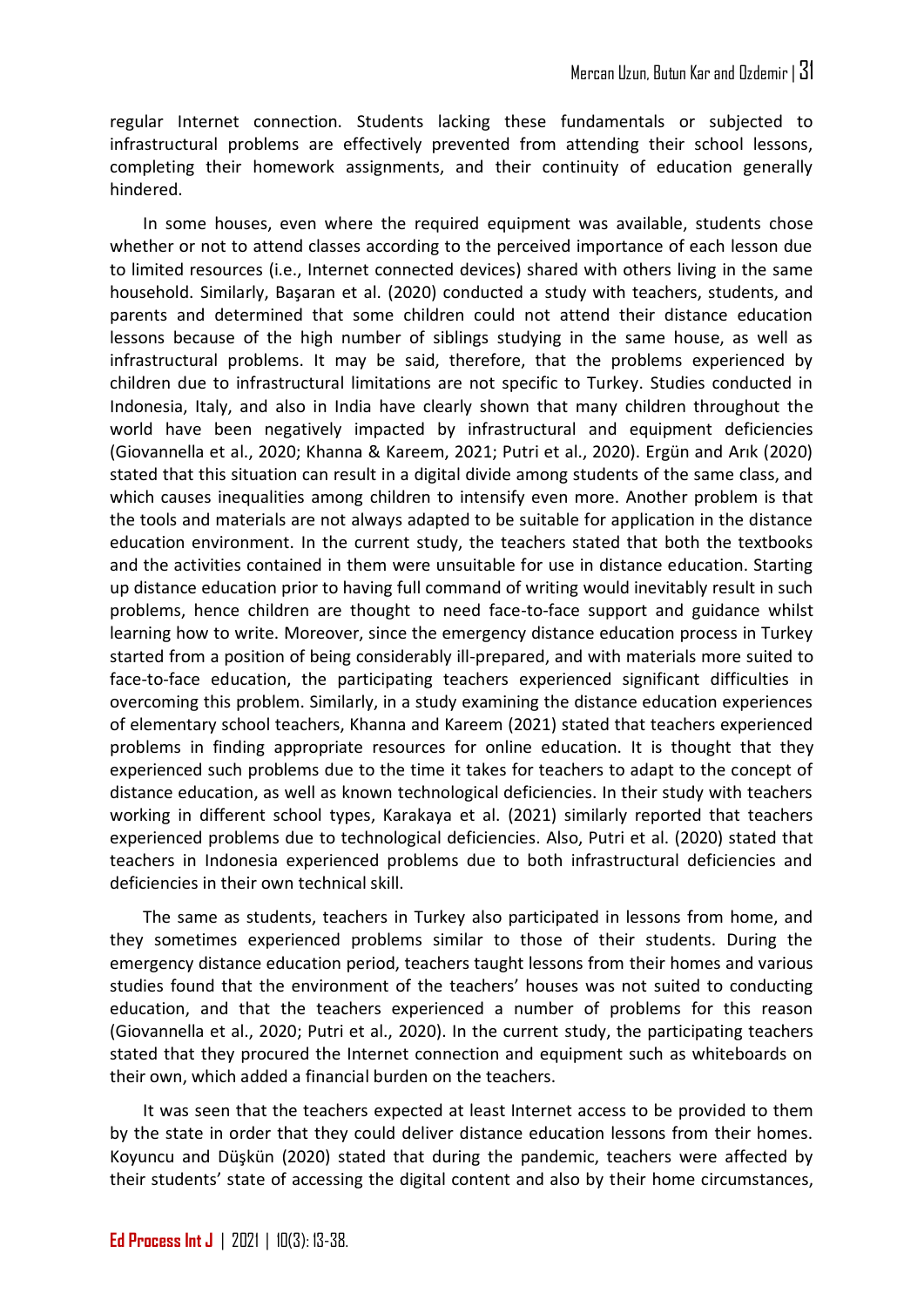as well as their own living conditions as teachers, and their ability to competently use the required digital tools. Another issue that caused concern in terms of delivering distance education was security. The fact that any individuals with access to the correct password or link could enter live lessons, and with parents not being able to adequately follow what their children are doing on the computer, may result in young students communicating with people they shouldn't on the Internet. In addition, children had to spend a great deal of time in front of the computer, tablet, smartphone, or television during the emergency distance education process during the pandemic. Bayburtlu (2020) and also Karakaya et al. (2021) stated that this situation caused increased levels of screen addiction in children. Similarly, Erol and Erol (2020) stated that the time children spent using digital screen-based tools increased, and therefore, increased conflicts were experienced between parents and their children from time to time.

It is considered that the support and role of parents in distance education is of critical importance during the time when their children first learn to write. Fiş Erümit (2021) stated that the support of family members for young children is significantly required in managing the distance education process. However, in the current study, it was determined that the level of parental support was found to be inadequate. In a study conducted by Karabudak (2020), the inattention of students' parents was similarly emphasized; however, Kirsch et al. (2021) determined that parents tended to support their children during distance education. Of course, not all parents know how to support their children. Moreover, the shutting down of many places of business or the transition to working from home caused many difficulties in the lives of family members. Parents, who are mostly kept busy doing whatever is necessary to manage their domestic life and business life, might face certain difficulties in following the schooling of their children.

In Turkish schools, face-to-face education was able to be partially carried out at certain points in the pandemic by paying attention to the physical (social) distance between children, the compulsory use of facemasks, and hygiene conditions such as the regular application of hand sanitizer. At the completion of the study, it was determined that students experienced certain difficulties in adapting to wearing facemasks, and also with social distancing and hygiene requirements during their face-to-face education. Considering the developmental characteristics of children, it seems normal for them to want to play with their friends and natural for them to violate social distancing rules during their game playing. Given the children's age group, it is considered normal for children to experience such challenges. In a study conducted by Kirsch et al. (2021), it was emphasized that children missed both their school and their friends during the emergency distance education period of the pandemic. Similarly, in the study of Fiş Erümit (2021), it was determined that students missed the interpersonal communication of face-to-face education. Based on these findings, it is considered natural for young students especially to want to socialize and play games during face-to-face education.

The current study revealed that the students wanted to be together whilst game playing and when undertaking class activities, and continued to share objects even when instructed and reminded not to do so. Their teachers became worried because this situation increased the risk of the virus spreading. In addition, students already accustomed to online education wanted to move around as comfortably at school as they did in the home environment. Therefore, the teachers stated experiencing certain problems with classroom discipline.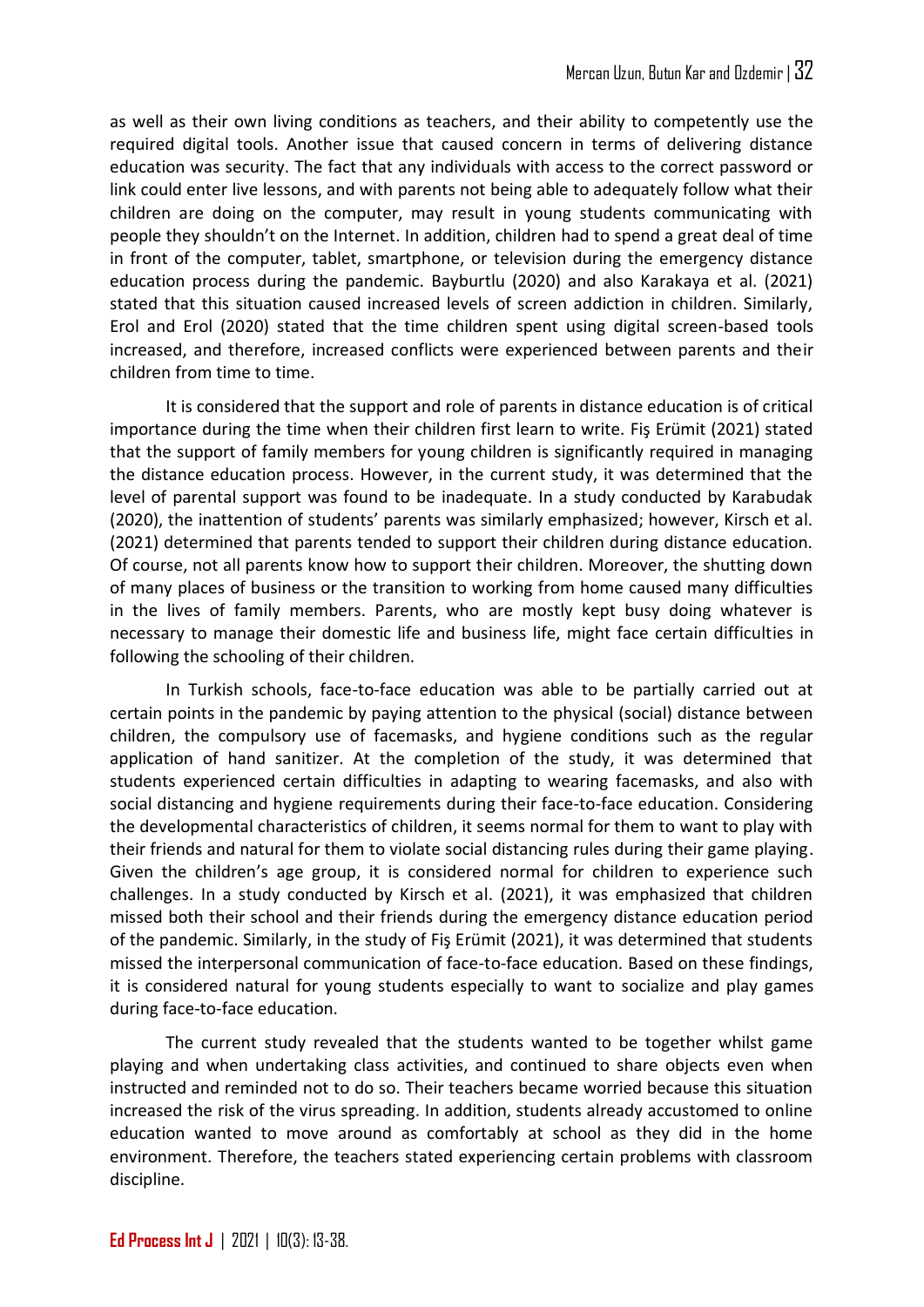#### **5. CONCLUSION**

The study aimed to determine the difficulties faced by first-grade elementary school teachers in Turkey during the COVID-19 pandemic. As shown, the teachers experienced various problems in both delivering face-to-face and emergency distance education. First, some students exhibited learning losses due to difficulties in attending lessons, and that this was due to a lack of Internet access and/or the required technical equipment, as well as inadequate familial support. The teachers considered that the lack of compulsory attendance also played its role in the realization of learning losses.

The teachers experienced difficulties in preparing or finding appropriate material suited to distance education, since the decision to initiate emergency distance education was imposed suddenly and with many teachers having had no such prior relevant experience. Moreover, the teachers believed that the available course textbooks were not suited to distance education. Another problem experienced was that the students were unable to focus on their lessons due to their home environment not being at all suitable for online lessons. Additionally, the teachers raised concerns regarding students spending long periods of time sat in front of a screen during the emergency distance education period. The teachers also felt uncomfortable in that the curriculum, which is the origin of this problem, was implemented online just as it was during normal (pre-pandemic) face-to-face education. According to the teachers' opinions, the curriculum should have been slightly simplified to be more in harmony with the application of distance-based online education.

Overall, the study found that the majority of problems that the teachers experienced during the delivery of face-to-face education during the pandemic period arose from the students' inability to adapt to the use of facemasks, as well as rules for social distancing and personal hygiene (e.g., use of hand sanitizer). Moreover, it was observed that students starting face-to-face education following the initial emergency distance education period experienced certain difficulties in adapting to the rules of the classroom. Another problem experienced during the face-to-face education period of the pandemic was that the students' parents did not want their children to even be in school due to concerns about COVID-19, and preferred not to leave their children alone in order to maintain parental control over them, even whilst at school. The teachers struggled with this situation, and believed as a result that they could not achieve the desired academic results that both they and the parents wanted.

#### **LIMITATIONS AND FUTURE RESEARCH DIRECTIONS**

In the current study, the difficulties of first-grade teachers and students in Turkey were examined from the teachers' perspective. Due to the pandemic, which was a primary driver for the study, it was difficult to conduct face-to-face research with traditionally large samples, and which is therefore considered one of the main limitations of the current study. The interviews of the study could only be conducted with a very limited group of teachers; hence, working with larger sample groups following the pandemic on studies regarding problems encountered during the emergency distance education period may reveal more indepth and far-reaching results.

In the literature, despite the adaptation to school life having been examined at various grades, numerous studies have previously examined the orientation of first-grade students. However, due to the pandemic, the adaptation of students at any grade to school life has become a subject worthy of significant further investigation. For this reason, the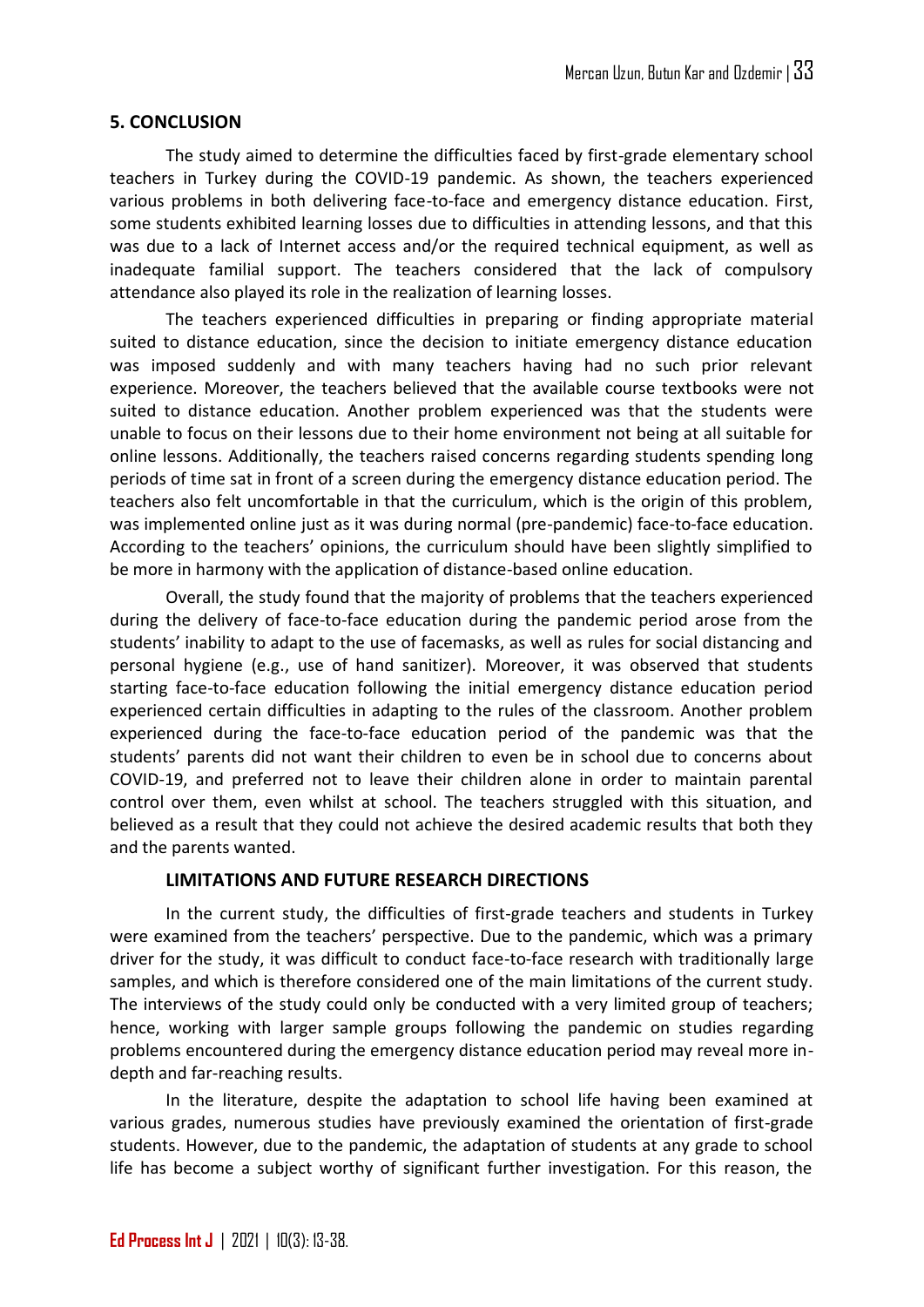kinds of problems that students at different grades may have experienced during face-toface education during the pandemic period should be examined, and appropriate changes to the curricula developed in order to address some of these problems. Especially based on the results of the current study, in order to prevent furthering the issues of learning losses, it is important for students to be able to adapt to the school environment as soon as possible. One of the important findings revealed in the current study was that, although we may live in a digital era, the involvement of parents and even teachers in the digitalization process has been somewhat limited. Based on the ideal of preparedness for such pandemics in the future, and in order to integrate digitalization into educational environments in a more useful manner, preparing to face such a negative situation in the future requires a clear need for teachers to be appropriately qualified in the effective usage of web 2.0 tools. Therefore, for this reason, teachers should be supported in the drive to gain such skills and to possess adequate working knowledge on these subjects through regular in-service training and seminars.

# **DECLARATIONS**

**Author Contributions** The authors contributed equally to the current research with both data collection and data analysis. All authors have read and approved the published final version of the article.

**Conflicts of Interest** The authors declare no conflict of interest.

**Ethical Approval** All procedures performed in studies involving human participants were conducted in accordance with the ethical standards of the institutional and/or national research committee, and also with the 1964 Helsinki Declaration and its subsequent amendments or comparable ethical standards. In addition, decision number 2021/694 was obtained from the Social and Humanities Ethics Committee of Ondokuz Mayıs University, Turkey, to conduct the current study.

**Funding** None.

**Data Availability Statement** The datasets generated during and/or analyzed during the current study are available from the corresponding author upon reasonable request.

# **Acknowledgments** None.

# **REFERENCES**

- Akçinar, B. (2013). The predictors of school adaptation in early childhood. Procedia-Social and Behavioral Sciences, 93, 1099-1104. http://dx.doi.org/10.1016/j.sbspro.2013.09.338.
- Alper, A. (2020). Distance education at K-12 level during the pandemic process: case study. Journal of National Education, 49(1), 45-67. https://doi.org/10.37669 / milliegitim.787735.
- Bahçekapılı, E. (2015). Uzaktan Eğitim [Distance Learning]. In M. Küçük (Ed.), Öğretim Teknolojileri ve Materyal Tasarımı [Instructional Technology and Material Design] (2nd ed.) (pp. 119-134). Nobel.
- Baker, J. A. (2006). Contributions of teacher child relationships to positive school adjustment during elementary school. Journal of School Psychology, 44(3), 211-229. https://doi.org/10.1016/j.jsp.2006.02.002.
- Baron, E. J., Goldstein, E. G., & Wallace, C. T. (2020). Suffering in silence: how COVID-19 school closures inhibit the reporting of child maltreatment. Journal of Public Economics, 190, Article 104258. https://doi.org/10.1016/j.jpubeco.2020.104258.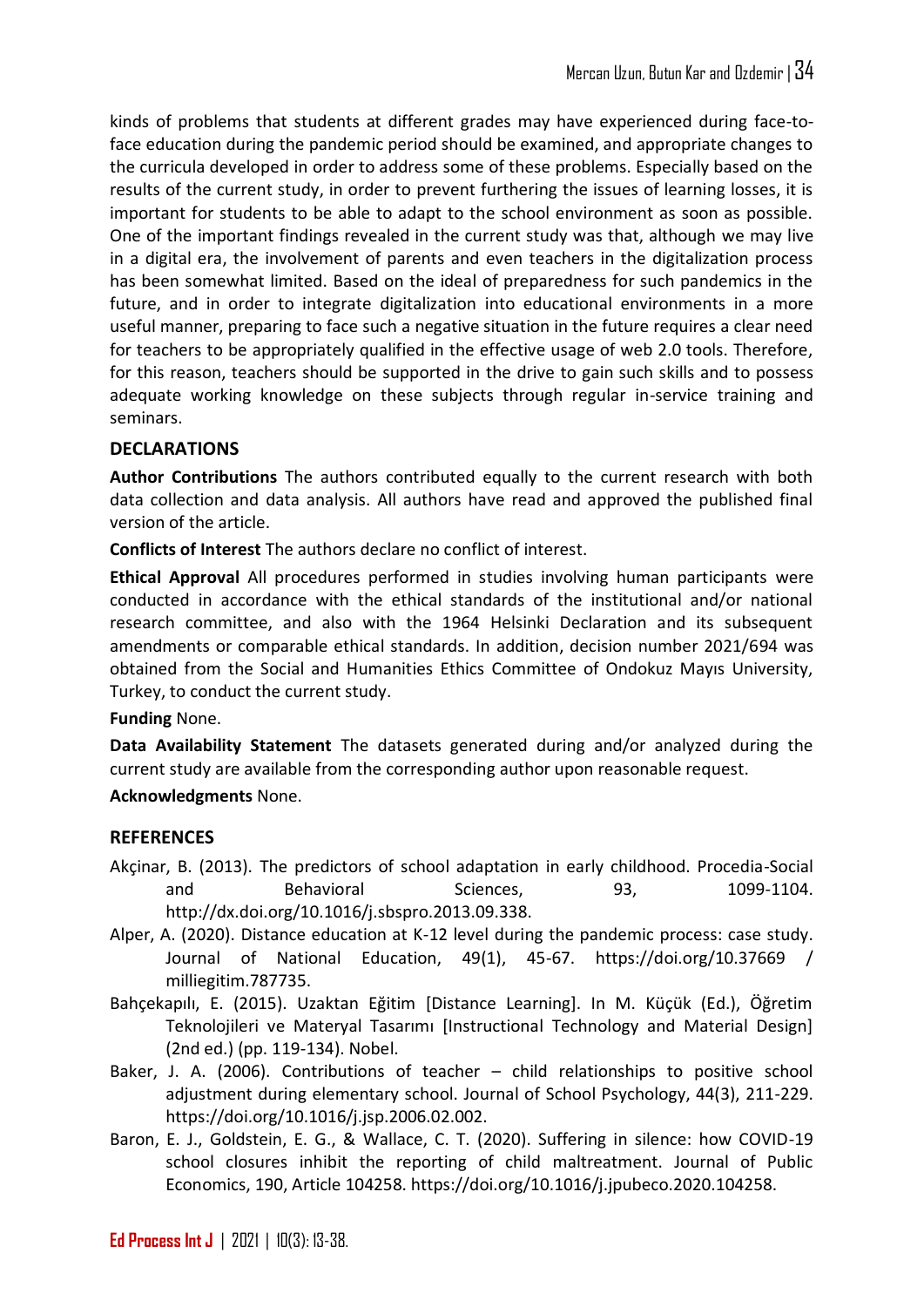- Başaran, M., Doğan, E., Karaoğlu, E., & Şahin, E. (2020). A study on effectiveness of distance education, as a return of coronavirus (Covid-19) pandemic process. Academia Journal of Educational Research, 5(2), 368-397.
- Bayburtlu, Y. S. (2020). Turkish education according to teachers' opinions in the distance education process during the Covid-19 pandemic period. Turkish Studies, 15(4), 131- 151. http://dx.doi.org/10.7827/TurkishStudies.44460.
- Birch, S. H., & Ladd, G. W. (1997). The teacher-child relationship and children's early school adjustment. Journal of School Psychology, 35(1), 61-79. https://doi.org/10.1016/S0022-4405(96)00029-5.
- Bozkurt, A. (2017). The distance education in Turkey yesterday, today and tomorrow. Journal of Open Education Applications and Research, 3(2), 85-124. https://dergipark.org.tr/tr/download/article-file/403827.
- Buhs, E. S. (2005). Peer rejection, negative peer treatment, and school adjustment: selfconcept and classroom engagement as mediating processes. Journal of School Psychology, 43(5), 407-424. https://doi.org/10.1016/j.jsp.2005.09.001.
- Christensen, L. B., Johnson, R. B., & Turner, L. A. (2015). Research methods, design, and analysis, global edition. Pearson.
- Creswell, J. W. (2013). Nitel araştırma yöntemleri [Qualitative research methods] (M. Bütün & S. B. Demir, Trans.). Political Bookstore.
- Demir, E. (2014). An overview of distance education. Dumlupınar University Journal of Social Sciences, 39, 203-212. https://dergipark.org.tr/tr/download/article-file/55935.
- Doghonadze, N., Aliyev, A., Halawachy, H., Knodel, L., & Adedoyin, A. S. (2020). The degree of readiness to total distance learning in the face of COVID-19-teachers' view (Case of Azerbaijan, Georgia, Iraq, Nigeria, UK and Ukraine). Journal of Education in Black Sea Region, 5(2), 2-41. https://doi.org/10.31578/jebs.v5i2.197.
- Ergün, M., & Arık, B. M. (2020). Eğitim İzleme Raporu 2020: Öğrenciler Ve Eğitime Erişim [Training monitoring report 2020: students and access to education]. Education Reform Initiative. https://www.egitimreformugirisimi.org/egitim-izleme-raporu-2020-ogrenciler-ve-egitime-erisim/.
- Erol, M., & Erol, A. (2020). Primary school students through the eyes of their parents during the coronavirus pandemic. Journal of National Education, 49(1), 529-551. https://doi.org/10.37669 / milliegitim.766194.
- Fiş Erümit, S. (2021) The distance education process in K–12 schools during the pandemic period: evaluation of implementations in Turkey from the student perspective. *Technology, Pedagogy and Education*, 30(1), 75-94. <https://doi.org/10.1080/1475939X.2020.1856178>
- Giovannella, C., Passarelli, M., & Persico, D. (2020). The effects of the Covid-19 pandemic on Italian learning ecosystems: The school teachers' perspective at the steady state. *Interaction Design and Architecture(s) Journal*, 45, 264-286. [http://www.mifav.uniroma2.it/inevent/events/idea2010/doc/45\\_12.pdf](http://www.mifav.uniroma2.it/inevent/events/idea2010/doc/45_12.pdf)
- Glynn, L. M., Davis, E. P., Luby, J. L., Baram, T. Z., & Sandman, C. A. (2021). A predictable home environment may protect child mental health during the COVID-19 pandemic. Neurobiology of Stress, 14, Article 100291. https://doi.org/10.1016/j.ynstr.2020.100291.
- Griffith, A. K. (2020). Parental burnout and child maltreatment during the COVID-19 pandemic. Journal of Family Violence. Advance online publication. https://doi.org/10.1007/s10896-020-00172-2.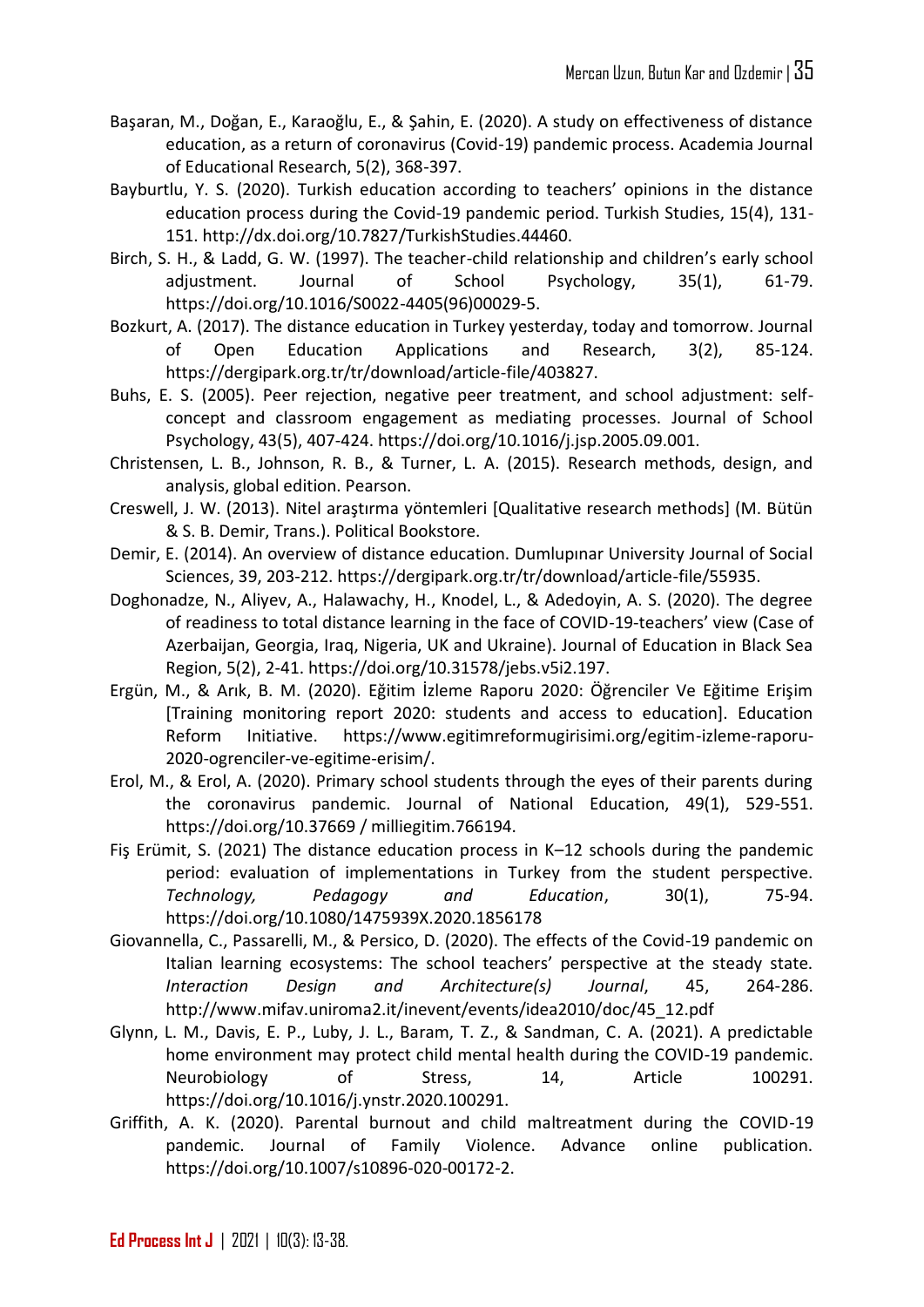- Guay, F., Boivin, M., & Hodges, E. V. E. (1999). Predicting change in academic achievement: A model of peer experiences and self-system processes. Journal of Educational Psychology, 91(1), 105-115. https://doi.org/10.1037/0022-0663.91.1.105.
- Gülay, H. (2011). School adjustment and peer relationships in children aged 5-6. Electronic Journal of Social Sciences, 10(36), 1-10. https://dergipark.org.tr/tr/pub/esosder/issue/6150/82585
- Gülay Ogelman, H., & Erten Sarıkaya, H. (2013). Examination of school adaptation levels of children who have received pre-school education at the age of 5 and 6: two-year longitudinal study. Journal of Academic Social Science Studies, 6(7), 417-434. http://dx.doi.org/10.9761/JASSS1658
- Hamre, B. K., & Pianta, R. C. (2001). Early teacher child relationships and the trajectory of children's school outcomes through eighth grade. Child Development, 72(2), 625- 638. https://doi.org/10.1111/1467-8624.00301.
- Johnson, B., & Christensen, B. (2014). Eğitim Araştırmaları [Educational Research] (S. B. Demir, Trans. Ed.). Eğiten Kitap .
- Karabudak, M. G. (2020). Opinions of 1st grade teachers on distance education adaptation process during the Covid 19 pandemic period. Social Scientific Centered Issues, 2(2), 72-80. https://dergipark.org.tr/tr/download/article-file/1460994
- Karakaya, F., Adıgüzel, M., Üçüncü, G., Çimen, O., & Yilmaz, M. (2021). Teachers' views towards the effects of Covid-19 pandemic in the education process in Turkey. Participatory Educational Research (PER), 8(2), 17-30. http://dx.doi.org/10.17275/per.21.27.8.2
- Kaymak Özmen, S., & Demir, Ö. (2012). An Investigation of Primary School Students' Views Regarding the Process of Concentration. Çukurova Üniversitesi Sosyal Bilimler Enstitüsü Dergisi, 21(1), 135-154. https://dergipark.org.tr/tr/download/articlefile/50737
- Khanna, R., & Kareem, J. (2021). Creating inclusive spaces in virtual classroom sessions during the COVID pandemic: An exploratory study of primary class teachers in India. International Journal of Educational Research Open, 2(2), Article 100038. https://doi.org/10.1016/j.ijedro.2021.100038
- Kirsch, C., Engel de Abreu, P. M. J., Neumann, S., & Wealer, C. (2021). Practices and experiences of distant education during the COVID-19 pandemic: The perspectives of six- to sixteen-year-olds from three high-income countries. International Journal of Educational Research Open, 2(2), Article 100049. https://doi.org/10.1016/j.ijedro.2021.100049
- Koyuncu, F., & Düşkün, Y. (2020). Eğitim İzleme Raporu 2020: Öğretmenler [Training monitoring report 2020: teachers]. Education Reform Initiative. https://www.egitimreformugirisimi.org/egitim-izleme-raporu-2020-ogretmenler/
- Ladd, G. W. (1990). Having friends, keeping friends, making friends and being liked by peers in the classroom: predictors of children's early school adjustment? Child Development, 61(4), 1081-1100. https://doi.org/10.2307/1130877.
- Ladd, G. W., Kochenderfer, B. J., & Coleman, C. C. (1997). Classroom peer acceptance, friendship, and victimization: distinct relational systems that contribute uniquely to children's school adjustment? Child Development, 68(6), 1181-1197. https://doi.org/10.1111/j.1467-8624.1997.tb01993.x.
- Lawson, M., Piel, M. H., & Simon, M. (2020). Child maltreatment during the covid-19 pandemic: consequences of parental job loss on psychological and physical abuse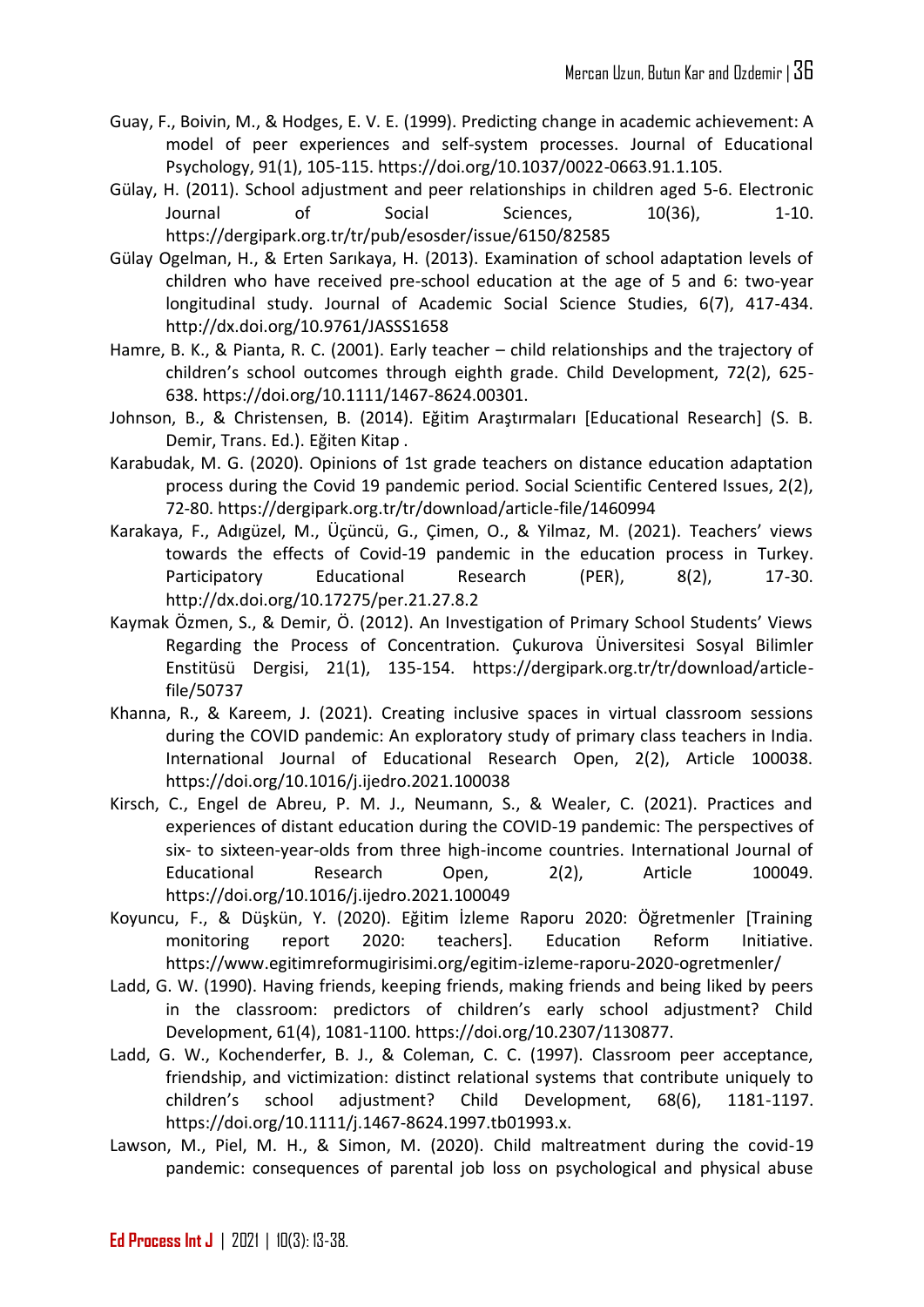towards children. Child Abuse and Neglect, 110(2), Article 104709. https://doi.org/10.1016/j.chiabu.2020.104709.

- Merriam, S. B. (2015). Nitel Araştırma Yöntemleri [Qualitative research. A Guide for Pattern and Application] (S. Turan, Trans. Ed.). Nobel.
- Midkiff, S. P., & Dasiva, L. A. (2000). Leveraging the web for synchronous versus asynchronous and the distance of the learning. https://www.semanticscholar.org/paper/Leveraging-the-Web-for-Synchronous-Versus-Distance-Midkiff-

Dasilva/afc4d77a5ec99f98b30bbd3e4d6121676bfd3365#citing-papers

- Miles, M. B., & Huberman, A. M. (1994). Qualitative data analysis. Sage.
- Milli Eğitim Bakanlığı. (2021). Eğitimde Bu Yıl 2020 [This year in education 2020]. http://www.meb.gov.tr/ebook/2021/01/egitimde-bu-yil/index.html
- Murray, C., Murray, K. M., & Waas, G. A. (2008). Child and teacher reports of teacher student relationships: concordance of perspectives and associations with school adjustment in urban kindergarten classrooms. Journal of Applied Developmental Psychology, 29(1), 49-61. https://doi.org/10.1016/j.appdev.2007.10.006.
- Patton, M. Q. (2014). Nitel arastirma ve degerlendirme yontemleri [Qualitative Research and Evaluation Methods] (M. Bütün & S. B. Demir, Trans. Ed.). Pegem Academy.
- Perry, K. E., & Weinstein, R. S. (1998). The social context of early schooling and children's school adjustment. Educational Psychologist, 33(4), 177-194. https://doi.org/10.1207/s15326985ep3304\_3
- Putri, R. S., Purwanto, A., Pramono, R., Asbari, M., Wijayanti, L. M., & Hyun, C. C. (2020). Impact of the COVID-19 pandemic on online home learning: An explorative study of primary schools in Indonesia. International Journal of Advanced Science and Technology, 29(5), 4809-4818. http://sersc.org/journals/index.php/IJAST/article/view/13867/7119
- Schlosser, L. A., & Simonson, M. R. (2009). Distance Education: Definitions and Glossary of Terms (2nd ed.). Information Age.
- Simonson, M., Schlosser, C., & Orellana, A. (2011). Distance education research: a review of the literature. Journal of Computing in Higher Education, 23(2-3), 124-142. https://doi.org/10.1007/s12528-011-9045-8
- Spencer, M. B. (1999). Social and cultural influences on school adjustment: the application of an identity-focused. Educational Psychologist, 34(1), 43-57. https://doi.org/10.1207/s15326985ep3401\_4
- Spencer, M. B., Noll, E., Stoltzfus, J., & Harpalani, V. (2001). Identity and school adjustment: revisiting the "Acting White" assumption. Educational Psychologist, 36(1), 21-30. https://doi.org/10.1207/S15326985EP3601\_3
- Stanovich, K. E. (2009). Matthew effects in reading: Some consequences of individual differences in the acquisition of literacy. Journal of Education, 189(1-2), 23-55. https://doi.org/10.1177%2F0022057409189001-204
- United Nations Educational, Scientific and Cultural Organization. (2020). School closures caused by coronavirus (Covid-19). https://en.unesco.org/covid19/educationresponse
- United Nations Children's Emergency Fund. (2020). UNICEF and Microsoft launch global learning platform to help address COVID-19 education crisis. https://www.unicef.org/press-releases/unicef-and-microsoft-launch-global-learningplatform-help-address-covid-19-education